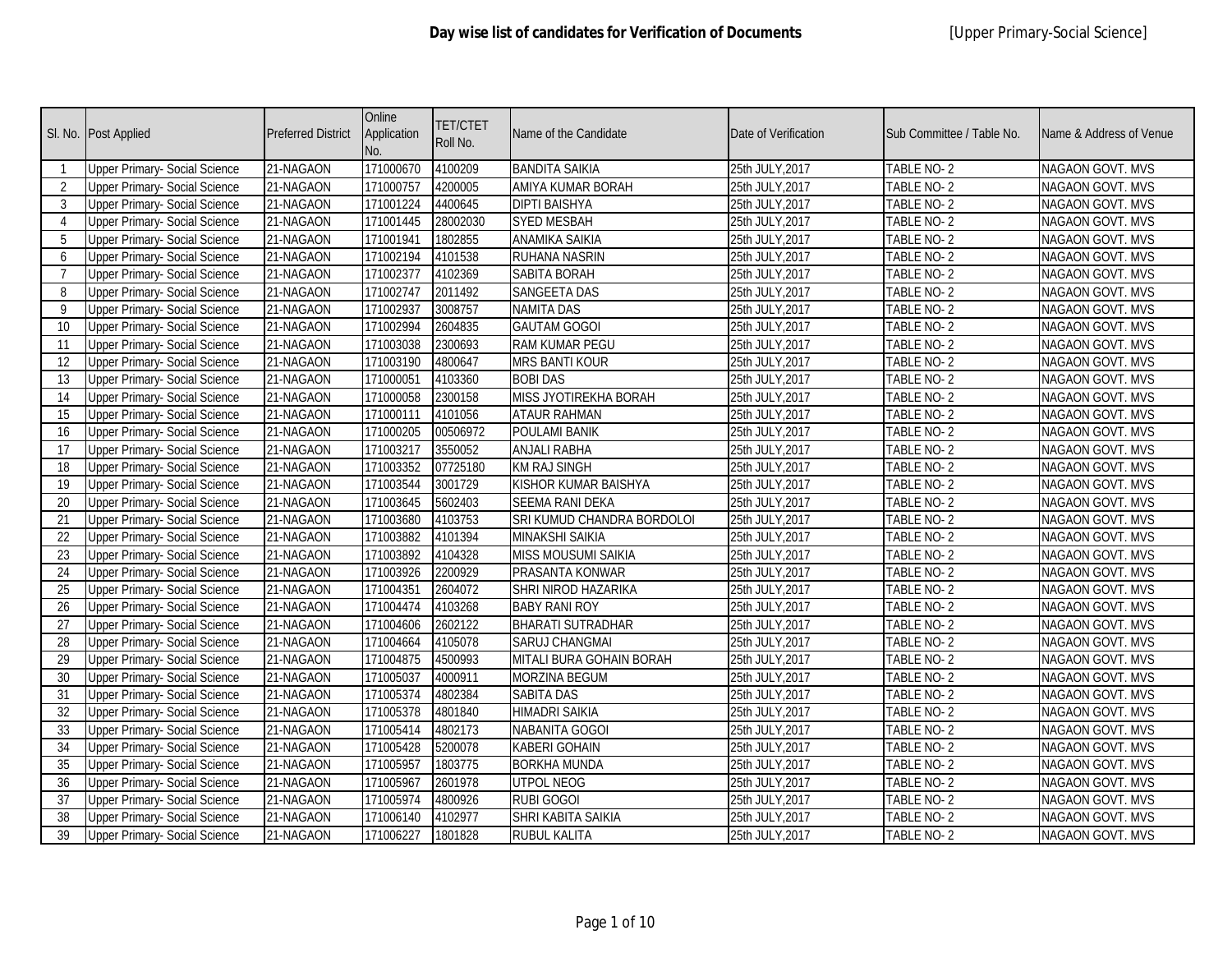| SI. No. | <b>Post Applied</b>                  | <b>Preferred District</b> | Online<br>Application<br>No. | <b>TET/CTET</b><br>Roll No. | Name of the Candidate      | Date of Verification | Sub Committee / Table No. | Name & Address of Venue |
|---------|--------------------------------------|---------------------------|------------------------------|-----------------------------|----------------------------|----------------------|---------------------------|-------------------------|
| 40      | Upper Primary- Social Science        | 21-NAGAON                 | 171006308                    | 4105027                     | SAGARIKA SAIKIA            | 25th JULY, 2017      | TABLE NO-2                | NAGAON GOVT. MVS        |
| 41      | <b>Upper Primary- Social Science</b> | 21-NAGAON                 | 171006380                    | 4800531                     | <b>MD. AMINUL HOQUE</b>    | 25th JULY, 2017      | TABLE NO- 2               | NAGAON GOVT. MVS        |
| 42      | <b>Upper Primary- Social Science</b> | 21-NAGAON                 | 171006923                    | 1804735                     | RUNJUN PHUKAN GOGOI        | 25th JULY, 2017      | TABLE NO-2                | <b>NAGAON GOVT. MVS</b> |
| 43      | <b>Upper Primary- Social Science</b> | 21-NAGAON                 | 171007148                    | 3100546                     | PRABITRA SAIKIA            | 25th JULY, 2017      | TABLE NO-2                | <b>NAGAON GOVT. MVS</b> |
| 44      | <b>Upper Primary- Social Science</b> | 21-NAGAON                 | 171007157                    | 2601448                     | POLLOBITA BORAH            | 25th JULY, 2017      | TABLE NO-2                | NAGAON GOVT. MVS        |
| 45      | <b>Upper Primary- Social Science</b> | 21-NAGAON                 | 171007164                    | 5200273                     | SEEMA HAZARIKA             | 25th JULY, 2017      | TABLE NO-2                | NAGAON GOVT. MVS        |
| 46      | Upper Primary- Social Science        | 21-NAGAON                 | 171007319                    | 4100525                     | <b>GAYOTREE SAIKIA</b>     | 25th JULY, 2017      | TABLE NO-2                | NAGAON GOVT. MVS        |
| 47      | <b>Upper Primary- Social Science</b> | 21-NAGAON                 | 171007408                    | 4104933                     | <b>REKHAMONI SAIKIA</b>    | 25th JULY, 2017      | TABLE NO-2                | <b>NAGAON GOVT. MVS</b> |
| 48      | <b>Upper Primary- Social Science</b> | 21-NAGAON                 | 171007781                    | 3008431                     | <b>MOMI DEKA</b>           | 25th JULY, 2017      | TABLE NO-2                | <b>NAGAON GOVT. MVS</b> |
| 49      | <b>Upper Primary- Social Science</b> | 21-NAGAON                 | 171007852                    | 4200453                     | <b>MUNMI BORUAH</b>        | 25th JULY, 2017      | TABLE NO-2                | <b>NAGAON GOVT. MVS</b> |
| 50      | Upper Primary- Social Science        | 21-NAGAON                 | 171008003                    | 57005178                    | <b>JAMIR ALI</b>           | 25th JULY, 2017      | TABLE NO-2                | NAGAON GOVT. MVS        |
| 51      | <b>Upper Primary- Social Science</b> | 21-NAGAON                 | 171008378                    | 3040464                     | <b>ZIABUR ANCHARY</b>      | 25th JULY, 2017      | TABLE NO-2                | NAGAON GOVT. MVS        |
| 52      | <b>Upper Primary- Social Science</b> | 21-NAGAON                 | 171009349                    | 2601594                     | RAJIB KALITA               | 25th JULY, 2017      | TABLE NO-2                | NAGAON GOVT. MVS        |
| 53      | <b>Upper Primary- Social Science</b> | 21-NAGAON                 | 171009395                    | 3040130                     | <b>HAFIZA BEGUM</b>        | 25th JULY, 2017      | TABLE NO-2                | NAGAON GOVT. MVS        |
| 54      | Upper Primary- Social Science        | 21-NAGAON                 | 171009447                    | 4102282                     | <b>RITU MONI KAKATI</b>    | 25th JULY, 2017      | TABLE NO-2                | NAGAON GOVT. MVS        |
| 55      | <b>Upper Primary- Social Science</b> | 21-NAGAON                 | 171009477                    | 4601287                     | <b>REKHA KONWAR</b>        | 25th JULY, 2017      | TABLE NO-2                | NAGAON GOVT. MVS        |
| 56      | <b>Upper Primary- Social Science</b> | 21-NAGAON                 | 171009651                    | 4802341                     | <b>RIMA DEVI</b>           | 25th JULY, 2017      | TABLE NO-2                | NAGAON GOVT. MVS        |
| 57      | <b>Upper Primary- Social Science</b> | 21-NAGAON                 | 171009676                    | 2200981                     | <b>PUROBI BORA</b>         | 25th JULY, 2017      | TABLE NO-2                | NAGAON GOVT. MVS        |
| 58      | Upper Primary- Social Science        | 21-NAGAON                 | 171010019                    | 4103688                     | JYOTIKA BORAH              | 25th JULY, 2017      | TABLE NO-2                | <b>NAGAON GOVT. MVS</b> |
| 59      | Upper Primary- Social Science        | 21-NAGAON                 | 171010022                    | 4800606                     | <b>MITHU BISWAS</b>        | 25th JULY, 2017      | TABLE NO-2                | NAGAON GOVT. MVS        |
| 60      | <b>Upper Primary- Social Science</b> | 21-NAGAON                 | 171010037                    | 4800917                     | <b>RITU MONI DAS</b>       | 25th JULY, 2017      | TABLE NO-2                | <b>NAGAON GOVT. MVS</b> |
| 61      | <b>Upper Primary- Social Science</b> | 21-NAGAON                 | 171010259                    | 4105631                     | JUPITARA PARASAR SARMAH    | 25th JULY, 2017      | TABLE NO-2                | NAGAON GOVT. MVS        |
| 62      | Upper Primary- Social Science        | 21-NAGAON                 | 171010260                    | 00603468                    | <b>DINESH THAKUR</b>       | 25th JULY, 2017      | TABLE NO-2                | NAGAON GOVT. MVS        |
| 63      | <b>Upper Primary- Social Science</b> | 21-NAGAON                 | 171010273                    | 4104354                     | MISS PRANNAMI DEKA         | 25th JULY, 2017      | TABLE NO-2                | NAGAON GOVT. MVS        |
| 64      | <b>Upper Primary- Social Science</b> | 21-NAGAON                 | 171010355                    | 2602986                     | <b>KHALIDA ROHMAN</b>      | 25th JULY, 2017      | TABLE NO-2                | <b>NAGAON GOVT. MVS</b> |
| 65      | <b>Upper Primary- Social Science</b> | 21-NAGAON                 | 171010363                    | 4801000                     | <b>SHABNA KHATUN</b>       | 25th JULY, 2017      | TABLE NO-2                | NAGAON GOVT. MVS        |
| 66      | <b>Upper Primary- Social Science</b> | 21-NAGAON                 | 171010475                    | 4800183                     | <b>CHURAMONI DAS</b>       | 25th JULY, 2017      | TABLE NO-2                | NAGAON GOVT. MVS        |
| 67      | <b>Upper Primary- Social Science</b> | 21-NAGAON                 | 171010509                    | 4102427                     | SANTANU KUMAR BORAH        | 25th JULY, 2017      | TABLE NO-2                | NAGAON GOVT. MVS        |
| 68      | <b>Upper Primary- Social Science</b> | 21-NAGAON                 | 171010676                    | 3011810                     | PARAG BHUYAN               | 25th JULY, 2017      | TABLE NO-2                | NAGAON GOVT. MVS        |
| 69      | <b>Upper Primary- Social Science</b> | 21-NAGAON                 | 171010800                    | 4101635                     | <b>MOUCHUMI GOSWAMI</b>    | 25th JULY, 2017      | <b>TABLE NO-2</b>         | NAGAON GOVT. MVS        |
| 70      | <b>Upper Primary- Social Science</b> | 21-NAGAON                 | 171010826                    | 2300249                     | PALI HAZARIKA              | 25th JULY, 2017      | TABLE NO-2                | <b>NAGAON GOVT. MVS</b> |
| 71      | Upper Primary- Social Science        | 21-NAGAON                 | 171012019                    | 52001850                    | <b>MOKLESUR RAHMAN</b>     | 25th JULY, 2017      | TABLE NO-2                | NAGAON GOVT. MVS        |
| 72      | <b>Upper Primary- Social Science</b> | 21-NAGAON                 | 171012127                    | 3540520                     | <b>NAMITA CHETRY</b>       | 25th JULY, 2017      | TABLE NO-2                | NAGAON GOVT. MVS        |
| 73      | <b>Upper Primary- Social Science</b> | 21-NAGAON                 | 171012190                    | 4800138                     | <b>BINITA DEKA</b>         | 25th JULY, 2017      | TABLE NO-2                | NAGAON GOVT. MVS        |
| 74      | Upper Primary- Social Science        | 21-NAGAON                 | 171012255                    | 2202660                     | MADHURJYA GOGOI            | 25th JULY, 2017      | TABLE NO-2                | <b>NAGAON GOVT. MVS</b> |
| 75      | <b>Upper Primary- Social Science</b> | 21-NAGAON                 | 171012279                    | 00500125                    | RITUPAL NICO MANICAYEL     | 25th JULY, 2017      | TABLE NO-2                | NAGAON GOVT. MVS        |
| 76      | <b>Upper Primary- Social Science</b> | 21-NAGAON                 | 171012346                    | 4800130                     | <b>BIJU KUMAR NATH</b>     | 25th JULY, 2017      | TABLE NO-2                | NAGAON GOVT. MVS        |
| 77      | <b>Upper Primary- Social Science</b> | 21-NAGAON                 | 171012352                    | 4600059                     | <b>BHASKAR JYOTI GOGOI</b> | 25th JULY, 2017      | TABLE NO- 2               | NAGAON GOVT. MVS        |
| 78      | <b>Upper Primary- Social Science</b> | 21-NAGAON                 | 171012531                    | 4900128                     | <b>DEBAJIT NATH</b>        | 25th JULY, 2017      | TABLE NO- 2               | NAGAON GOVT. MVS        |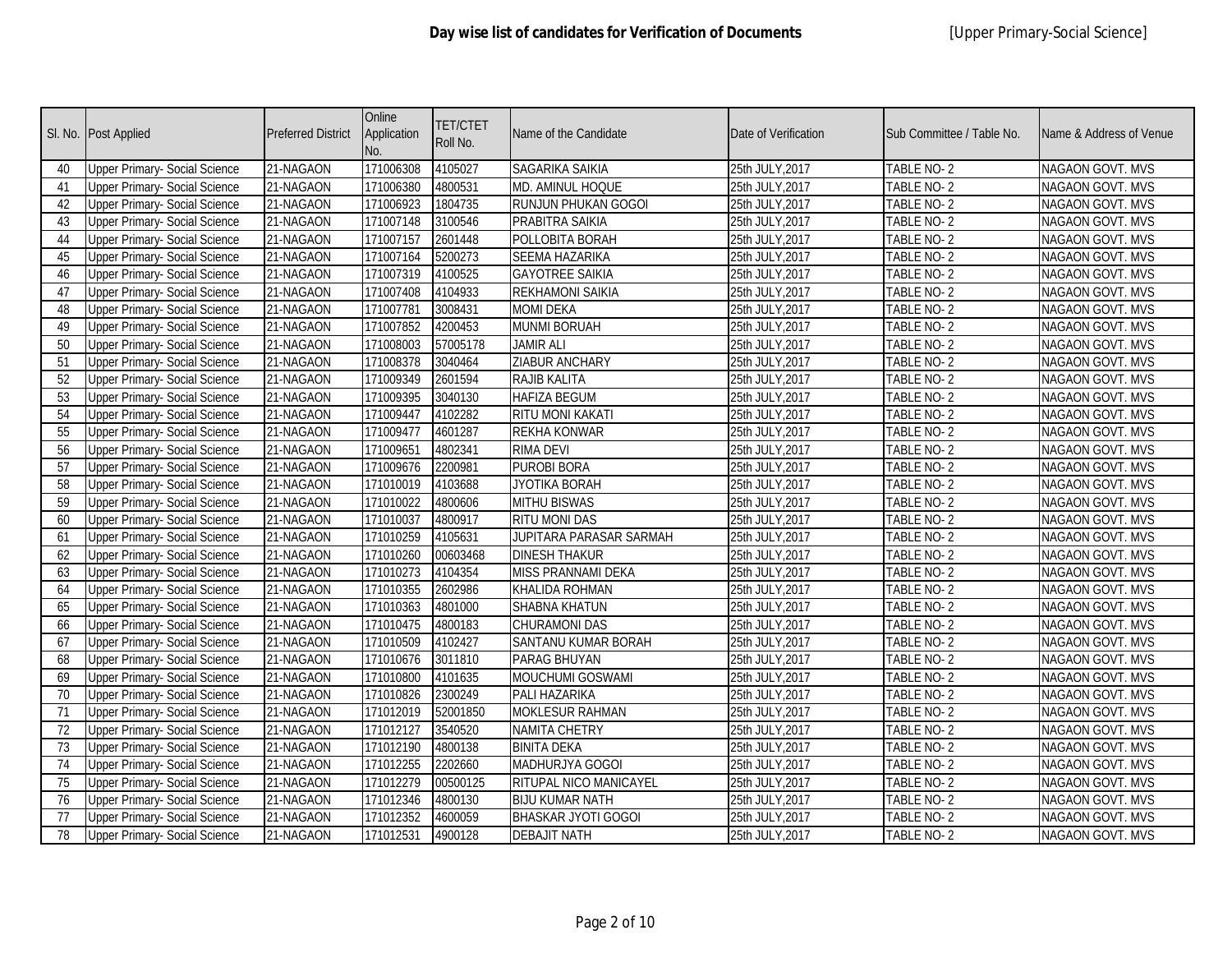|     | Sl. No. Post Applied                 | <b>Preferred District</b> | Online<br>Application<br>No. | <b>TET/CTET</b><br>Roll No. | Name of the Candidate      | Date of Verification | Sub Committee / Table No. | Name & Address of Venue |
|-----|--------------------------------------|---------------------------|------------------------------|-----------------------------|----------------------------|----------------------|---------------------------|-------------------------|
| 79  | <b>Upper Primary- Social Science</b> | 21-NAGAON                 | 171012649                    | 2603442                     | MRS KAKOLI CHETIA          | 25th JULY, 2017      | TABLE NO-2                | NAGAON GOVT. MVS        |
| 80  | <b>Upper Primary- Social Science</b> | 21-NAGAON                 | 171012675                    | 4800130                     | <b>BIJU KUMAR NATH</b>     | 25th JULY, 2017      | TABLE NO-2                | NAGAON GOVT. MVS        |
| 81  | <b>Upper Primary- Social Science</b> | 21-NAGAON                 | 171012770                    | 4000504                     | <b>LALIT CHANDRA DAS</b>   | 25th JULY, 2017      | <b>TABLE NO-2</b>         | <b>NAGAON GOVT. MVS</b> |
| 82  | <b>Upper Primary- Social Science</b> | 21-NAGAON                 | 171012881                    | 4700210                     | <b>KAKOLI BONIA</b>        | 25th JULY, 2017      | TABLE NO-2                | <b>NAGAON GOVT. MVS</b> |
| 83  | <b>Upper Primary- Social Science</b> | 21-NAGAON                 | 171012998                    | 2603584                     | NIRMALI BORUAH             | 25th JULY, 2017      | TABLE NO-2                | NAGAON GOVT. MVS        |
| 84  | <b>Upper Primary- Social Science</b> | 21-NAGAON                 | 171013038                    | 2603490                     | MRS RUBI BORGOHAIN BORUAH  | 25th JULY, 2017      | TABLE NO-2                | NAGAON GOVT. MVS        |
| 85  | <b>Upper Primary- Social Science</b> | 21-NAGAON                 | 171013259                    | 4101717                     | <b>MOMI SAIKIA</b>         | 25th JULY, 2017      | TABLE NO-2                | NAGAON GOVT. MVS        |
| 86  | <b>Upper Primary- Social Science</b> | 21-NAGAON                 | 171013468                    | 4100516                     | <b>GAJEN MAJUMDAR</b>      | 25th JULY, 2017      | TABLE NO-2                | NAGAON GOVT. MVS        |
| 87  | <b>Upper Primary- Social Science</b> | 21-NAGAON                 | 171013715                    | 2700254                     | MOYURAKHSI BORUAH          | 25th JULY, 2017      | <b>TABLE NO-2</b>         | <b>NAGAON GOVT. MVS</b> |
| 88  | <b>Upper Primary- Social Science</b> | 21-NAGAON                 | 171013720                    | 3540888                     | <b>BUDHI RAM DAIMARI</b>   | 25th JULY, 2017      | TABLE NO-2                | NAGAON GOVT. MVS        |
| 89  | <b>Upper Primary- Social Science</b> | 21-NAGAON                 | 171013971                    | 3050244                     | <b>MOMTAZ BEGUM</b>        | 25th JULY, 2017      | TABLE NO-2                | NAGAON GOVT. MVS        |
| 90  | <b>Upper Primary- Social Science</b> | 21-NAGAON                 | 171014032                    | 00500394                    | LEIPAK LEIMA DEVI          | 25th JULY, 2017      | TABLE NO-2                | NAGAON GOVT. MVS        |
| 91  | <b>Upper Primary- Social Science</b> | 21-NAGAON                 | 171014108                    | 57001690                    | ASHIQUE CHOUDHURY          | 25th JULY, 2017      | TABLE NO-2                | NAGAON GOVT. MVS        |
| 92  | <b>Upper Primary- Social Science</b> | 21-NAGAON                 | 171014159                    | 4002867                     | SONGITA DEKA               | 25th JULY, 2017      | TABLE NO-2                | NAGAON GOVT. MVS        |
| 93  | Upper Primary- Social Science        | 21-NAGAON                 | 171014198                    | 4500673                     | KAPIL KRISHNA HANDIQUE     | 25th JULY, 2017      | TABLE NO- 2               | NAGAON GOVT. MVS        |
| 94  | <b>Upper Primary- Social Science</b> | 21-NAGAON                 | 171014540                    | 4900370                     | NICHITA BORAH              | 25th JULY, 2017      | TABLE NO-2                | NAGAON GOVT. MVS        |
| 95  | <b>Upper Primary- Social Science</b> | 21-NAGAON                 | 171015109                    | 4500734                     | MADHUSMITA ARANDHARA       | 25th JULY, 2017      | TABLE NO-2                | NAGAON GOVT. MVS        |
| 96  | <b>Upper Primary- Social Science</b> | 21-NAGAON                 | 171015191                    | 4002611                     | NONI HIRA DEKA             | 25th JULY, 2017      | TABLE NO-2                | NAGAON GOVT. MVS        |
| 97  | <b>Upper Primary- Social Science</b> | 21-NAGAON                 | 171015621                    | 2551414                     | KABIN KAIBARTA             | 25th JULY, 2017      | TABLE NO-2                | NAGAON GOVT. MVS        |
| 98  | <b>Upper Primary- Social Science</b> | 21-NAGAON                 | 171015765                    | 28001029                    | <b>JASMIN BEGUM LASKER</b> | 25th JULY, 2017      | TABLE NO-2                | NAGAON GOVT. MVS        |
| 99  | Upper Primary- Social Science        | 21-NAGAON                 | 171015793                    | 0121306959                  | <b>RAGINI YADAV</b>        | 25th JULY, 2017      | TABLE NO-2                | NAGAON GOVT. MVS        |
| 100 | <b>Upper Primary- Social Science</b> | 21-NAGAON                 | 171015824                    | 48000506                    | <b>MANJU DEVI</b>          | 25th JULY, 2017      | TABLE NO-2                | NAGAON GOVT. MVS        |
| 101 | <b>Upper Primary- Social Science</b> | 21-NAGAON                 | 171015837                    | 4802887                     | NILANJANA DUTTA SAIKIA     | 25th JULY, 2017      | TABLE NO-3                | NAGAON GOVT. MVS        |
| 102 | <b>Upper Primary- Social Science</b> | 21-NAGAON                 | 171016014                    | 4200575                     | PARTHA PROTIM MAHANTA      | 25th JULY, 2017      | TABLE NO-3                | NAGAON GOVT. MVS        |
| 103 | <b>Upper Primary- Social Science</b> | 21-NAGAON                 | 171016618                    | 4102328                     | RUNTI LASKAR               | 25th JULY, 2017      | TABLE NO-3                | NAGAON GOVT. MVS        |
| 104 | <b>Upper Primary- Social Science</b> | 21-NAGAON                 | 171016623                    | 4105283                     | SRI MANAS JYOTI BORAH      | 25th JULY, 2017      | TABLE NO-3                | NAGAON GOVT. MVS        |
| 105 | <b>Upper Primary- Social Science</b> | 21-NAGAON                 | 171016636                    | 4101698                     | <b>KALPANA GAYON</b>       | 25th JULY, 2017      | TABLE NO-3                | NAGAON GOVT. MVS        |
| 106 | <b>Upper Primary- Social Science</b> | 21-NAGAON                 | 171016928                    | 4801797                     | <b>DIPIKA BORAH</b>        | 25th JULY, 2017      | TABLE NO-3                | NAGAON GOVT. MVS        |
| 107 | <b>Upper Primary- Social Science</b> | 21-NAGAON                 | 171016958                    | 4100134                     | AROON JYOTI BORA           | 25th JULY.2017       | TABLE NO-3                | NAGAON GOVT. MVS        |
| 108 | <b>Upper Primary- Social Science</b> | 21-NAGAON                 | 171016984                    | 4100141                     | ARUNIBHA DAS               | 25th JULY, 2017      | TABLE NO-3                | NAGAON GOVT. MVS        |
| 109 | <b>Upper Primary- Social Science</b> | 21-NAGAON                 | 171017228                    | 3040170                     | <b>JUMI BEGUM</b>          | 25th JULY, 2017      | TABLE NO-3                | NAGAON GOVT. MVS        |
| 110 | <b>Upper Primary- Social Science</b> | 21-NAGAON                 | 171017246                    | 2700186                     | <b>MAINU BARUAH</b>        | 25th JULY, 2017      | TABLE NO-3                | NAGAON GOVT. MVS        |
| 111 | <b>Upper Primary- Social Science</b> | 21-NAGAON                 | 171017249                    | 4100141                     | ARUNIBHA DAS               | 25th JULY, 2017      | TABLE NO-3                | NAGAON GOVT. MVS        |
| 112 | <b>Upper Primary- Social Science</b> | 21-NAGAON                 | 171017464                    | 58005623                    | <b>NASIR UDDIN</b>         | 25th JULY, 2017      | TABLE NO-3                | NAGAON GOVT. MVS        |
| 113 | <b>Upper Primary- Social Science</b> | 21-NAGAON                 | 171017660                    | 4200384                     | JYOTIREKHA BHUYAN          | 25th JULY, 2017      | TABLE NO-3                | NAGAON GOVT. MVS        |
| 114 | <b>Upper Primary- Social Science</b> | 21-NAGAON                 | 171017823                    | 1800661                     | <b>JUGAMAYA GOGOI</b>      | 25th JULY, 2017      | TABLE NO-3                | NAGAON GOVT. MVS        |
| 115 | <b>Upper Primary- Social Science</b> | 21-NAGAON                 | 171018024                    | 4601487                     | PUSPANJALI CHETIA          | 25th JULY, 2017      | TABLE NO-3                | NAGAON GOVT. MVS        |
| 116 | <b>Upper Primary- Social Science</b> | 21-NAGAON                 | 171018214                    | 4802565                     | <b>TASLIMA AKHTARA</b>     | 25th JULY, 2017      | TABLE NO- 3               | NAGAON GOVT. MVS        |
| 117 | <b>Upper Primary- Social Science</b> | 21-NAGAON                 | 171018244                    | 4105685                     | PRARTHANA DEBI             | 25th JULY, 2017      | TABLE NO- 3               | NAGAON GOVT. MVS        |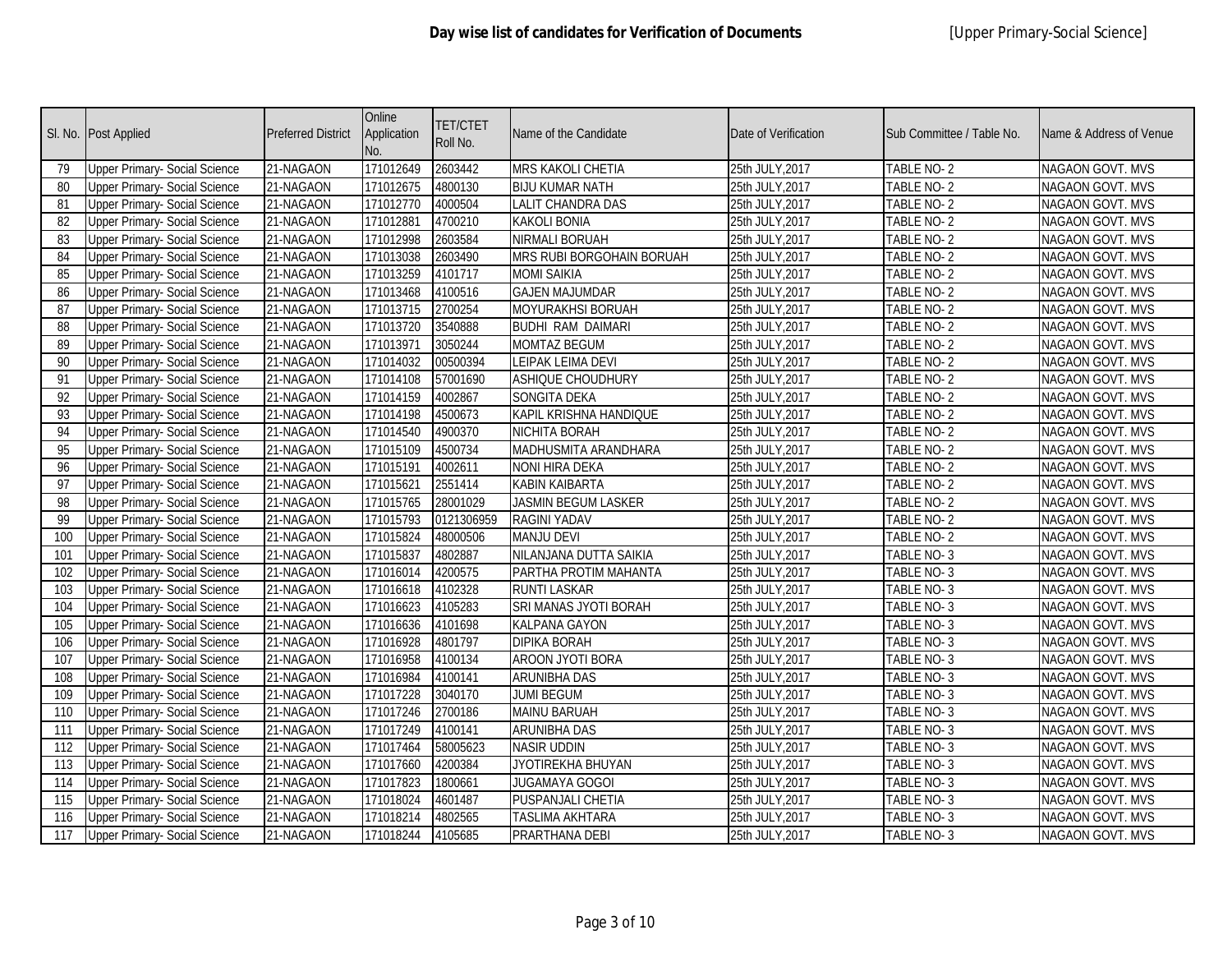|     | Sl. No. Post Applied                 | <b>Preferred District</b> | Online<br>Application<br>No. | <b>TET/CTET</b><br>Roll No. | Name of the Candidate             | Date of Verification | Sub Committee / Table No. | Name & Address of Venue |
|-----|--------------------------------------|---------------------------|------------------------------|-----------------------------|-----------------------------------|----------------------|---------------------------|-------------------------|
| 118 | <b>Upper Primary- Social Science</b> | 21-NAGAON                 | 171018329                    | 4800899                     | <b>RENUKA DAS</b>                 | 25th JULY, 2017      | TABLE NO-3                | NAGAON GOVT. MVS        |
| 119 | <b>Upper Primary- Social Science</b> | 21-NAGAON                 | 171018780                    | 1201260                     | MRIDULA HAZARIKA DEKA             | 25th JULY, 2017      | TABLE NO- 3               | NAGAON GOVT. MVS        |
| 120 | <b>Upper Primary- Social Science</b> | 21-NAGAON                 | 171018799                    | 1804928                     | <b>BISHWAJIT DUTTA</b>            | 25th JULY, 2017      | TABLE NO-3                | <b>NAGAON GOVT. MVS</b> |
| 121 | <b>Upper Primary-Social Science</b>  | 21-NAGAON                 | 171018820                    | 2601401                     | <b>PAPORI BORAH</b>               | 25th JULY, 2017      | TABLE NO-3                | <b>NAGAON GOVT. MVS</b> |
| 122 | <b>Upper Primary- Social Science</b> | 21-NAGAON                 | 171019101                    | 3540164                     | <b>DHRUBA JYOTI NATH</b>          | 25th JULY, 2017      | TABLE NO-3                | NAGAON GOVT. MVS        |
| 123 | <b>Upper Primary- Social Science</b> | 21-NAGAON                 | 171019138                    | 4800534                     | <b>MD FAZAR ALI</b>               | 25th JULY, 2017      | TABLE NO-3                | NAGAON GOVT. MVS        |
| 124 | <b>Upper Primary- Social Science</b> | 21-NAGAON                 | 171019242                    | 4300620                     | <b>UMA ROY</b>                    | 25th JULY, 2017      | TABLE NO-3                | NAGAON GOVT. MVS        |
| 125 | <b>Upper Primary- Social Science</b> | 21-NAGAON                 | 171019564                    | 4801980                     | <b>MADHURIMA SAIKIA</b>           | 25th JULY, 2017      | TABLE NO-3                | <b>NAGAON GOVT. MVS</b> |
| 126 | <b>Upper Primary- Social Science</b> | 21-NAGAON                 | 171019696                    | 4100487                     | <b>FAKRUL AHMED</b>               | 25th JULY, 2017      | TABLE NO-3                | <b>NAGAON GOVT. MVS</b> |
| 127 | <b>Upper Primary- Social Science</b> | 21-NAGAON                 | 171019781                    | 4900082                     | <b>BHAYOLINA BORAH</b>            | 25th JULY, 2017      | TABLE NO-3                | <b>NAGAON GOVT. MVS</b> |
| 128 | <b>Upper Primary- Social Science</b> | 21-NAGAON                 | 171020057                    | 1200173                     | <b>BABUL CH NATH</b>              | 25th JULY, 2017      | TABLE NO-3                | NAGAON GOVT. MVS        |
| 129 | <b>Upper Primary- Social Science</b> | 21-NAGAON                 | 171020492                    | 4300488                     | PURNIMA BORA                      | 25th JULY, 2017      | TABLE NO-3                | NAGAON GOVT. MVS        |
| 130 | <b>Upper Primary- Social Science</b> | 21-NAGAON                 | 171020665                    | 3002458                     | <b>MOUSUMI BORAH</b>              | 25th JULY, 2017      | TABLE NO-3                | NAGAON GOVT. MVS        |
| 131 | <b>Upper Primary- Social Science</b> | 21-NAGAON                 | 171021313                    | 4502754                     | <b>GEETA SAIKIA</b>               | 25th JULY, 2017      | TABLE NO-3                | <b>NAGAON GOVT. MVS</b> |
| 132 | <b>Upper Primary- Social Science</b> | 21-NAGAON                 | 171021373                    | 4502753                     | <b>GAYATRI SAIKIA</b>             | 25th JULY, 2017      | TABLE NO-3                | NAGAON GOVT. MVS        |
| 133 | <b>Upper Primary- Social Science</b> | 21-NAGAON                 | 171021376                    | 4100816                     | <b>KESHAB BORAH</b>               | 25th JULY, 2017      | TABLE NO-3                | NAGAON GOVT. MVS        |
| 134 | <b>Upper Primary- Social Science</b> | 21-NAGAON                 | 171021543                    | 4102620                     | SRI DHIRU MONI BORAH              | 25th JULY, 2017      | TABLE NO-3                | NAGAON GOVT. MVS        |
| 135 | <b>Upper Primary- Social Science</b> | 21-NAGAON                 | 171021769                    | 5000240                     | MALABIKA BARUAH BORAH             | 25th JULY, 2017      | TABLE NO-3                | NAGAON GOVT. MVS        |
| 136 | <b>Upper Primary- Social Science</b> | 21-NAGAON                 | 171021876                    | 4102428                     | SANTANU NANDAN SAIKIA             | 25th JULY, 2017      | TABLE NO-3                | <b>NAGAON GOVT. MVS</b> |
| 137 | <b>Upper Primary- Social Science</b> | 21-NAGAON                 | 171022070                    | 4901065                     | <b>KIRAN BORA</b>                 | 25th JULY, 2017      | TABLE NO-3                | NAGAON GOVT. MVS        |
| 138 | <b>Upper Primary- Social Science</b> | 21-NAGAON                 | 171022194                    | 1800345                     | <b>DEBOJIT KHANGIA</b>            | 25th JULY, 2017      | TABLE NO-3                | <b>NAGAON GOVT. MVS</b> |
| 139 | <b>Upper Primary- Social Science</b> | 21-NAGAON                 | 171022227                    | 4901367                     | <b>SUMI MEDHI</b>                 | 25th JULY, 2017      | TABLE NO-3                | NAGAON GOVT. MVS        |
| 140 | <b>Upper Primary- Social Science</b> | 21-NAGAON                 | 171022290                    | 2400445                     | <b>BIDYOT SAIKIA</b>              | 25th JULY, 2017      | TABLE NO- 3               | NAGAON GOVT. MVS        |
| 141 | <b>Upper Primary- Social Science</b> | 21-NAGAON                 | 171022319                    | 28001991                    | SMRITA GOHAIN                     | 25th JULY, 2017      | TABLE NO-3                | NAGAON GOVT. MVS        |
| 142 | <b>Upper Primary- Social Science</b> | 21-NAGAON                 | 171022470                    | 4103463                     | <b>DIPIKA SARMAH</b>              | 25th JULY, 2017      | TABLE NO-3                | NAGAON GOVT. MVS        |
| 143 | <b>Upper Primary- Social Science</b> | 21-NAGAON                 | 171022649                    | 4500720                     | <b>LUCKY BURA GOHAIN</b>          | 25th JULY, 2017      | TABLE NO-3                | NAGAON GOVT. MVS        |
| 144 | <b>Upper Primary- Social Science</b> | 21-NAGAON                 | 171022749                    | 1301405                     | <b>BIJU RANI SAIKIA</b>           | 25th JULY, 2017      | TABLE NO-3                | NAGAON GOVT. MVS        |
| 145 | <b>Upper Primary- Social Science</b> | 21-NAGAON                 | 171023207                    | 58008144                    | SHORIF UDDIN                      | 25th JULY, 2017      | TABLE NO-3                | NAGAON GOVT. MVS        |
| 146 | <b>Upper Primary- Social Science</b> | 21-NAGAON                 | 171023409                    | 2300268                     | POMPI KHATANIAR                   | 25th JULY, 2017      | TABLE NO-3                | NAGAON GOVT. MVS        |
| 147 | <b>Upper Primary- Social Science</b> | 21-NAGAON                 | 171023470                    | 2601620                     | RANJUMONI DOLEY                   | 25th JULY, 2017      | <b>TABLE NO-3</b>         | NAGAON GOVT. MVS        |
| 148 | <b>Upper Primary- Social Science</b> | 21-NAGAON                 | 171023533                    | 2603904                     | <b>RINJU MONI SAIKIA</b>          | 25th JULY, 2017      | TABLE NO-3                | NAGAON GOVT. MVS        |
| 149 | <b>Upper Primary- Social Science</b> | 21-NAGAON                 | 171023555                    | 3050369                     | <b>TEJAWATI DOLEY</b>             | 25th JULY, 2017      | TABLE NO-3                | NAGAON GOVT. MVS        |
| 150 | <b>Upper Primary- Social Science</b> | 21-NAGAON                 | 171023597                    | 58001638                    | <b>BODRUDDUZA</b>                 | 25th JULY, 2017      | TABLE NO-3                | NAGAON GOVT. MVS        |
| 151 | <b>Upper Primary- Social Science</b> | 21-NAGAON                 | 171023724                    | 3000864                     | <b>DIBYAJYOTI BARPATRA GOHAIN</b> | 25th JULY, 2017      | TABLE NO-3                | NAGAON GOVT. MVS        |
| 152 | <b>Upper Primary- Social Science</b> | 21-NAGAON                 | 171023895                    | 2700322                     | PAYAL DEVI                        | 25th JULY, 2017      | TABLE NO-3                | <b>NAGAON GOVT. MVS</b> |
| 153 | <b>Upper Primary- Social Science</b> | 21-NAGAON                 | 171024018                    | 3540198                     | <b>DURLLOV KUMAR DAS</b>          | 25th JULY, 2017      | TABLE NO-3                | NAGAON GOVT. MVS        |
| 154 | <b>Upper Primary- Social Science</b> | 21-NAGAON                 | 171024021                    | 2311197                     | <b>KRISHNA DEVI</b>               | 25th JULY,2017       | TABLE NO-3                | NAGAON GOVT. MVS        |
| 155 | <b>Upper Primary- Social Science</b> | 21-NAGAON                 | 171024047                    | 3006680                     | <b>BHASWATI SARMA</b>             | 25th JULY, 2017      | TABLE NO- 3               | NAGAON GOVT. MVS        |
| 156 | <b>Upper Primary- Social Science</b> | 21-NAGAON                 | 171024190                    | 1801016                     | KRIPAMONI HAZARIKA                | 25th JULY, 2017      | TABLE NO- 3               | NAGAON GOVT. MVS        |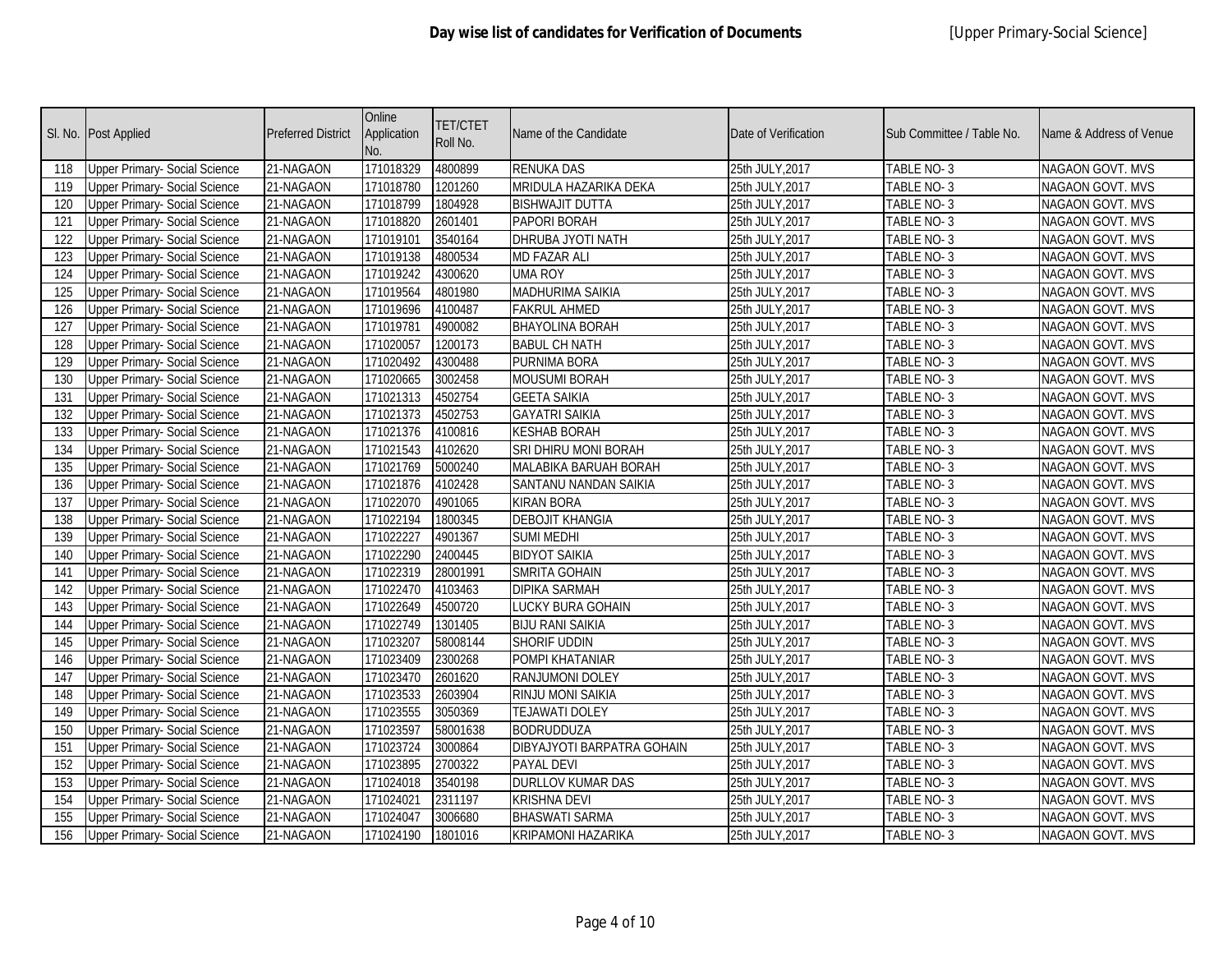|     | Sl. No. Post Applied                 | <b>Preferred District</b> | Online<br>Application<br>No. | TET/CTET<br>Roll No. | Name of the Candidate           | Date of Verification | Sub Committee / Table No. | Name & Address of Venue |
|-----|--------------------------------------|---------------------------|------------------------------|----------------------|---------------------------------|----------------------|---------------------------|-------------------------|
| 157 | <b>Upper Primary- Social Science</b> | 21-NAGAON                 | 171024326                    | 58004352             | <b>MD IMAMUL ISLAM</b>          | 25th JULY, 2017      | TABLE NO-3                | NAGAON GOVT. MVS        |
| 158 | <b>Upper Primary- Social Science</b> | 21-NAGAON                 | 171024339                    | 4105619              | <b>GARGI BORUAH</b>             | 25th JULY, 2017      | TABLE NO- 3               | NAGAON GOVT. MVS        |
| 159 | <b>Upper Primary- Social Science</b> | 21-NAGAON                 | 171024564                    | 2603779              | PROGOTI SAIKIA                  | 25th JULY, 2017      | TABLE NO-3                | <b>NAGAON GOVT. MVS</b> |
| 160 | <b>Upper Primary-Social Science</b>  | 21-NAGAON                 | 171024602                    | 3310296              | PALLABI BHAGAWATI               | 25th JULY, 2017      | TABLE NO-3                | <b>NAGAON GOVT. MVS</b> |
| 161 | <b>Upper Primary- Social Science</b> | 21-NAGAON                 | 171024619                    | 4101713              | MRS MAYURI BORA BORUAH          | 25th JULY, 2017      | TABLE NO-3                | NAGAON GOVT. MVS        |
| 162 | <b>Upper Primary- Social Science</b> | 21-NAGAON                 | 171024832                    | 4100040              | <b>AHMED BASHIR AZAD</b>        | 25th JULY, 2017      | TABLE NO-3                | NAGAON GOVT. MVS        |
| 163 | <b>Upper Primary- Social Science</b> | 21-NAGAON                 | 171025845                    | 4100054              | <b>AKRAM ULLAH</b>              | 25th JULY, 2017      | TABLE NO-3                | NAGAON GOVT. MVS        |
| 164 | <b>Upper Primary- Social Science</b> | 21-NAGAON                 | 171025924                    | 00401281             | <b>GAYATRI KAMAN</b>            | 25th JULY, 2017      | TABLE NO-3                | <b>NAGAON GOVT. MVS</b> |
| 165 | <b>Upper Primary- Social Science</b> | 21-NAGAON                 | 171026252                    | 58001547             | <b>BEGUM ALEYA FIRDOUSI</b>     | 25th JULY, 2017      | TABLE NO-3                | <b>NAGAON GOVT. MVS</b> |
| 166 | <b>Upper Primary- Social Science</b> | 21-NAGAON                 | 171026304                    | 58004417             | <b>MD MALEK OSTOR</b>           | 25th JULY, 2017      | TABLE NO-3                | <b>NAGAON GOVT. MVS</b> |
| 167 | <b>Upper Primary- Social Science</b> | 21-NAGAON                 | 171026449                    | 3310420              | SANKALPA GOGOI                  | 25th JULY, 2017      | TABLE NO-3                | NAGAON GOVT. MVS        |
| 168 | <b>Upper Primary- Social Science</b> | 21-NAGAON                 | 171026490                    | 4300387              | <b>MORIOM BEGUM</b>             | 25th JULY, 2017      | TABLE NO-3                | NAGAON GOVT. MVS        |
| 169 | <b>Upper Primary- Social Science</b> | 21-NAGAON                 | 171026769                    | 4800386              | <b>JURI DAS</b>                 | 25th JULY, 2017      | TABLE NO-3                | NAGAON GOVT. MVS        |
| 170 | <b>Upper Primary- Social Science</b> | 21-NAGAON                 | 171026770                    | 3040131              | <b>HAFIZA KHATUN</b>            | 25th JULY, 2017      | TABLE NO-3                | <b>NAGAON GOVT. MVS</b> |
| 171 | <b>Upper Primary- Social Science</b> | 21-NAGAON                 | 171026809                    | 4105188              | DHRUBA JYOTI BORAH              | 25th JULY, 2017      | TABLE NO-3                | NAGAON GOVT. MVS        |
| 172 | <b>Upper Primary- Social Science</b> | 21-NAGAON                 | 171026816                    | 4600692              | SURABHI CHUTIA                  | 25th JULY,2017       | TABLE NO-3                | NAGAON GOVT. MVS        |
| 173 | <b>Upper Primary- Social Science</b> | 21-NAGAON                 | 171026885                    | 2400606              | SRI MOTIJOYA HAZARIKA GOGOI     | 25th JULY, 2017      | TABLE NO-3                | NAGAON GOVT. MVS        |
| 174 | <b>Upper Primary- Social Science</b> | 21-NAGAON                 | 171026941                    | 4100523              | <b>GAYATRI KHATANIAR KALITA</b> | 25th JULY, 2017      | TABLE NO-3                | NAGAON GOVT. MVS        |
| 175 | <b>Upper Primary- Social Science</b> | 21-NAGAON                 | 171026980                    | 4103456              | <b>DIPANJALI BORAH</b>          | 25th JULY, 2017      | TABLE NO-3                | <b>NAGAON GOVT. MVS</b> |
| 176 | <b>Upper Primary- Social Science</b> | 21-NAGAON                 | 171026993                    | 58007971             | <b>SHALIM AKTAR</b>             | 25th JULY, 2017      | TABLE NO-3                | NAGAON GOVT. MVS        |
| 177 | <b>Upper Primary- Social Science</b> | 21-NAGAON                 | 171027027                    | 3040278              | <b>MD MEHER ALI</b>             | 25th JULY, 2017      | TABLE NO-3                | <b>NAGAON GOVT. MVS</b> |
| 178 | <b>Upper Primary- Social Science</b> | 21-NAGAON                 | 171027044                    | 4200452              | <b>MRS UTPALA BHUYAN</b>        | 25th JULY, 2017      | TABLE NO-3                | NAGAON GOVT. MVS        |
| 179 | <b>Upper Primary- Social Science</b> | 21-NAGAON                 | 171027257                    | 3540807              | PHANINDRA CHETRY                | 25th JULY, 2017      | TABLE NO- 3               | NAGAON GOVT. MVS        |
| 180 | <b>Upper Primary- Social Science</b> | 21-NAGAON                 | 171027265                    | 13100038             | ARUN KUMAR PATEL                | 25th JULY, 2017      | TABLE NO-3                | NAGAON GOVT. MVS        |
| 181 | <b>Upper Primary- Social Science</b> | 21-NAGAON                 | 171027307                    | 4105011              | RUPREKHA KHAUND SAIKIA          | 25th JULY, 2017      | TABLE NO-3                | NAGAON GOVT. MVS        |
| 182 | <b>Upper Primary- Social Science</b> | 21-NAGAON                 | 171027353                    | 58002957             | <b>ISPAKUR RAHMAN</b>           | 25th JULY, 2017      | TABLE NO-3                | NAGAON GOVT. MVS        |
| 183 | <b>Upper Primary- Social Science</b> | 21-NAGAON                 | 171027365                    | 3003068              | PHANINDRA CHETRY                | 25th JULY, 2017      | TABLE NO-3                | NAGAON GOVT. MVS        |
| 184 | <b>Upper Primary- Social Science</b> | 21-NAGAON                 | 171027394                    | 4104351              | MISS POMPI MEDHI                | 25th JULY, 2017      | TABLE NO-3                | NAGAON GOVT. MVS        |
| 185 | <b>Upper Primary- Social Science</b> | 21-NAGAON                 | 171027632                    | 2700129              | <b>HOBIB ALI</b>                | 25th JULY, 2017      | TABLE NO-3                | NAGAON GOVT. MVS        |
| 186 | <b>Upper Primary- Social Science</b> | 21-NAGAON                 | 171027680                    | 3040264              | <b>MD ISLAM UDDIN</b>           | 25th JULY, 2017      | <b>TABLE NO-3</b>         | NAGAON GOVT. MVS        |
| 187 | <b>Upper Primary- Social Science</b> | 21-NAGAON                 | 171027787                    | 3040182              | KHALILUR RAHMAN BARBHUIYAN      | 25th JULY, 2017      | TABLE NO-3                | NAGAON GOVT. MVS        |
| 188 | <b>Upper Primary- Social Science</b> | 21-NAGAON                 | 171027841                    | 58005024             | MOSFIQUR.RAHMAN.                | 25th JULY, 2017      | TABLE NO-3                | NAGAON GOVT. MVS        |
| 189 | <b>Upper Primary- Social Science</b> | 21-NAGAON                 | 171027912                    | 4104493              | <b>BANTI SAIKIA</b>             | 25th JULY, 2017      | TABLE NO-3                | NAGAON GOVT. MVS        |
| 190 | <b>Upper Primary- Social Science</b> | 21-NAGAON                 | 171028056                    | 2600871              | MINTI CHANGMAI BARUAH           | 25th JULY, 2017      | TABLE NO-3                | NAGAON GOVT. MVS        |
| 191 | <b>Upper Primary- Social Science</b> | 21-NAGAON                 | 171028094                    | 2202223              | <b>MUNIN BORA</b>               | 25th JULY, 2017      | TABLE NO-3                | <b>NAGAON GOVT. MVS</b> |
| 192 | <b>Upper Primary- Social Science</b> | 21-NAGAON                 | 171028155                    | 2300234              | NILAKHI BORUAH                  | 25th JULY, 2017      | TABLE NO-3                | NAGAON GOVT. MVS        |
| 193 | <b>Upper Primary- Social Science</b> | 21-NAGAON                 | 171028160                    | 4101406              | <b>MISS AJANTA BORAH</b>        | 25th JULY,2017       | TABLE NO-3                | NAGAON GOVT. MVS        |
| 194 | <b>Upper Primary- Social Science</b> | 21-NAGAON                 | 171028212                    | 4600380              | <b>BIRJU MONI MOHAN CHETIA</b>  | 25th JULY, 2017      | TABLE NO- 3               | NAGAON GOVT. MVS        |
| 195 | <b>Upper Primary- Social Science</b> | 21-NAGAON                 | 171028217                    | 4500484              | <b>GITIMA CHETIA</b>            | 25th JULY, 2017      | TABLE NO- 3               | NAGAON GOVT. MVS        |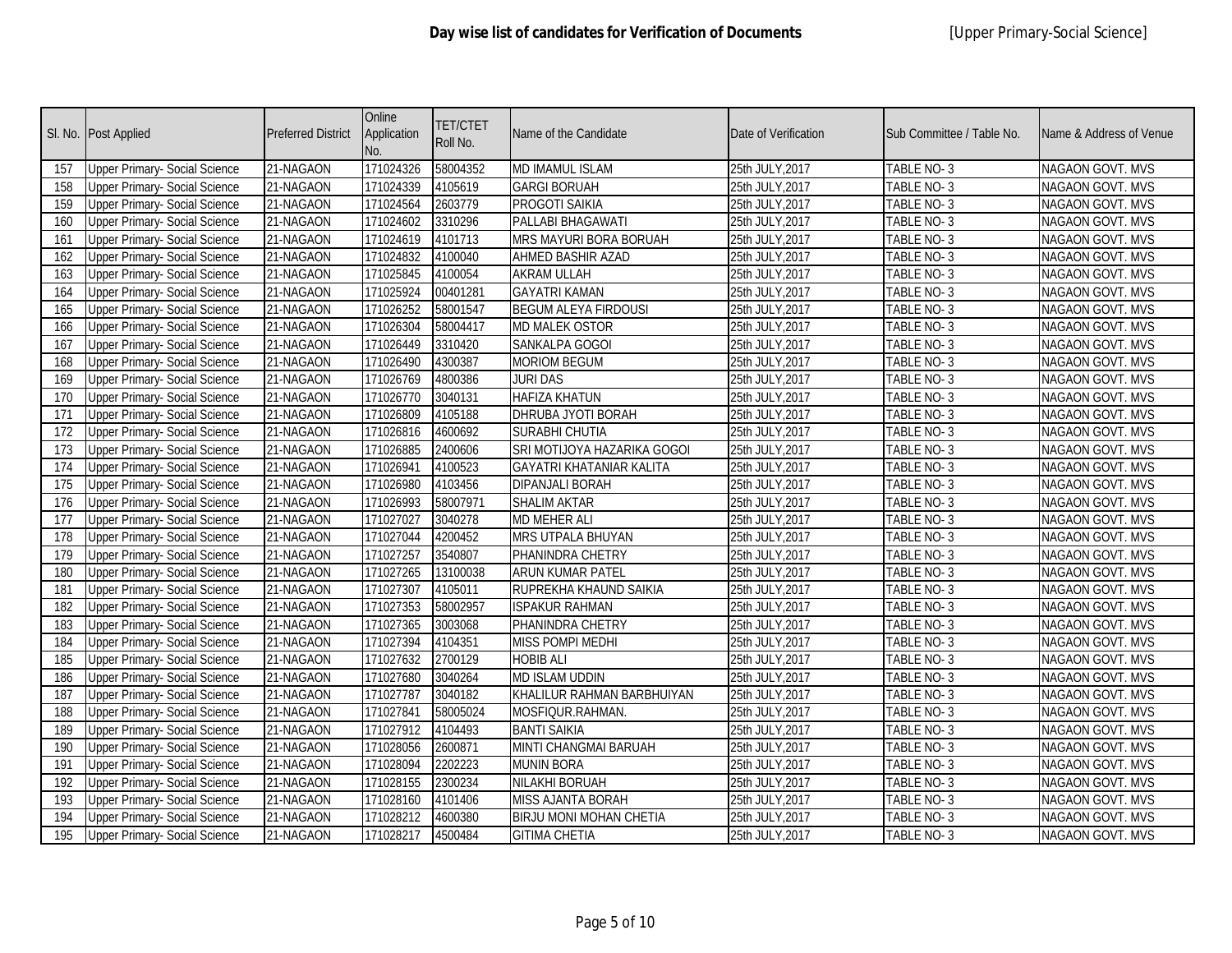|     | SI. No. Post Applied                 | <b>Preferred District</b> | Online<br>Application<br>No. | <b>TET/CTET</b><br>Roll No. | Name of the Candidate          | Date of Verification | Sub Committee / Table No. | Name & Address of Venue |
|-----|--------------------------------------|---------------------------|------------------------------|-----------------------------|--------------------------------|----------------------|---------------------------|-------------------------|
| 196 | <b>Upper Primary- Social Science</b> | 21-NAGAON                 | 171028260                    | 4101406                     | MISS AJANTA BORAH              | 25th JULY, 2017      | TABLE NO-3                | NAGAON GOVT. MVS        |
| 197 | <b>Upper Primary- Social Science</b> | 21-NAGAON                 | 171028359                    | 4103715                     | KAMALESWAR NATH                | 25th JULY, 2017      | TABLE NO- 3               | NAGAON GOVT. MVS        |
| 198 | <b>Upper Primary- Social Science</b> | 21-NAGAON                 | 171028360                    | 2700191                     | <b>MAMONI KARMAKAR</b>         | 25th JULY, 2017      | TABLE NO-3                | NAGAON GOVT. MVS        |
| 199 | <b>Upper Primary- Social Science</b> | 21-NAGAON                 | 171028619                    | 4105063                     | <b>SANGITA SUT</b>             | 25th JULY, 2017      | TABLE NO-3                | NAGAON GOVT. MVS        |
| 200 | <b>Upper Primary- Social Science</b> | 21-NAGAON                 | 171028621                    | 2300448                     | <b>BORNALI BORA DUARAH</b>     | 25th JULY, 2017      | TABLE NO-3                | <b>NAGAON GOVT. MVS</b> |
| 201 | <b>Upper Primary- Social Science</b> | 21-NAGAON                 | 171028797                    | 4800126                     | <b>BHUPALI DAS</b>             | 25th JULY, 2017      | TABLE NO-4                | NAGAON GOVT. MVS        |
| 202 | <b>Upper Primary- Social Science</b> | 21-NAGAON                 | 171029123                    | 3310215                     | MADHUMITA HAZARIKA             | 25th JULY, 2017      | TABLE NO-4                | NAGAON GOVT. MVS        |
| 203 | <b>Upper Primary-Social Science</b>  | 21-NAGAON                 | 171029287                    | 4503016                     | <b>MADHUMITA SAIKIA</b>        | 25th JULY, 2017      | <b>TABLE NO-4</b>         | <b>NAGAON GOVT. MVS</b> |
| 204 | <b>Upper Primary- Social Science</b> | 21-NAGAON                 | 171029381                    | 2541484                     | <b>MANJU ROY</b>               | 25th JULY, 2017      | TABLE NO-4                | NAGAON GOVT. MVS        |
| 205 | <b>Upper Primary- Social Science</b> | 21-NAGAON                 | 171029470                    | 57003281                    | DILOWAR.HUSSAIN                | 25th JULY, 2017      | TABLE NO-4                | NAGAON GOVT. MVS        |
| 206 | <b>Upper Primary- Social Science</b> | 21-NAGAON                 | 171029551                    | 4800904                     | RIKUMONI BHUYAN                | 25th JULY, 2017      | TABLE NO-4                | NAGAON GOVT. MVS        |
| 207 | <b>Upper Primary- Social Science</b> | 21-NAGAON                 | 171029555                    | 4102624                     | DILIP CHANDRA MANDAL           | 25th JULY, 2017      | TABLE NO-4                | NAGAON GOVT. MVS        |
| 208 | <b>Upper Primary- Social Science</b> | 21-NAGAON                 | 171029692                    | 4500255                     | <b>BORNALI GOHAIN BORAH</b>    | 25th JULY, 2017      | TABLE NO-4                | NAGAON GOVT. MVS        |
| 209 | <b>Upper Primary- Social Science</b> | 21-NAGAON                 | 171029740                    | 1801351                     | MUKUNDA PHUKAN                 | 25th JULY, 2017      | TABLE NO-4                | NAGAON GOVT. MVS        |
| 210 | <b>Upper Primary- Social Science</b> | 21-NAGAON                 | 171029828                    | 1801897                     | SANDHYA PRASAD                 | 25th JULY, 2017      | TABLE NO-4                | NAGAON GOVT. MVS        |
| 211 | <b>Upper Primary- Social Science</b> | 21-NAGAON                 | 171029889                    | 2700492                     | <b>BIKASH HAZARIKA</b>         | 25th JULY, 2017      | TABLE NO-4                | NAGAON GOVT. MVS        |
| 212 | <b>Upper Primary- Social Science</b> | 21-NAGAON                 | 171030055                    | 4100873                     | <b>LIPI BORAH</b>              | 25th JULY, 2017      | TABLE NO-4                | NAGAON GOVT. MVS        |
| 213 | <b>Upper Primary- Social Science</b> | 21-NAGAON                 | 171030078                    | 4104743                     | PANCHALI BARMAN                | 25th JULY, 2017      | TABLE NO-4                | NAGAON GOVT. MVS        |
| 214 | <b>Upper Primary- Social Science</b> | 21-NAGAON                 | 171030108                    | 28000434                    | ABDUL KAIYUM ANSARY            | 25th JULY, 2017      | TABLE NO-4                | NAGAON GOVT. MVS        |
| 215 | <b>Upper Primary- Social Science</b> | 21-NAGAON                 | 171030194                    | 28001233                    | MD.ABDUL KARIM                 | 25th JULY, 2017      | TABLE NO-4                | NAGAON GOVT. MVS        |
| 216 | <b>Upper Primary- Social Science</b> | 21-NAGAON                 | 171030264                    | 5000238                     | MADHURJYA HANDIQUE             | 25th JULY, 2017      | TABLE NO-4                | NAGAON GOVT. MVS        |
| 217 | <b>Upper Primary- Social Science</b> | 21-NAGAON                 | 171030273                    | 4901424                     | <b>GAYATRI NAYAK</b>           | 25th JULY, 2017      | TABLE NO-4                | NAGAON GOVT. MVS        |
| 218 | <b>Upper Primary- Social Science</b> | 21-NAGAON                 | 171030441                    | 4100225                     | BASANTA HAZARIKA               | 25th JULY, 2017      | TABLE NO- 4               | NAGAON GOVT. MVS        |
| 219 | <b>Upper Primary- Social Science</b> | 21-NAGAON                 | 171030521                    | 06522934                    | <b>VANDANA SINGH</b>           | 25th JULY, 2017      | TABLE NO-4                | NAGAON GOVT. MVS        |
| 220 | <b>Upper Primary- Social Science</b> | 21-NAGAON                 | 171030543                    | 28002028                    | SYADA NAZIRA AHMED             | 25th JULY, 2017      | TABLE NO-4                | NAGAON GOVT. MVS        |
| 221 | <b>Upper Primary- Social Science</b> | 21-NAGAON                 | 171030617                    | 5600726                     | <b>GITALI GOGOI</b>            | 25th JULY, 2017      | TABLE NO-4                | NAGAON GOVT. MVS        |
| 222 | <b>Upper Primary- Social Science</b> | 21-NAGAON                 | 171030745                    | 4102499                     | <b>BIBHUTI BORGOHAIN</b>       | 25th JULY, 2017      | TABLE NO-4                | NAGAON GOVT. MVS        |
| 223 | <b>Upper Primary- Social Science</b> | 21-NAGAON                 | 171030746                    | 3010743                     | SANGITA DEVI                   | 25th JULY, 2017      | TABLE NO-4                | NAGAON GOVT. MVS        |
| 224 | <b>Upper Primary- Social Science</b> | 21-NAGAON                 | 171030765                    | 3010206                     | DIPANKAR BARO                  | 25th JULY, 2017      | TABLE NO-4                | NAGAON GOVT. MVS        |
| 225 | <b>Upper Primary- Social Science</b> | 21-NAGAON                 | 171030769                    | 00600204                    | <b>ABHISHEK KUMAR</b>          | 25th JULY, 2017      | <b>TABLE NO-4</b>         | NAGAON GOVT. MVS        |
| 226 | <b>Upper Primary- Social Science</b> | 21-NAGAON                 | 171031047                    | 1802997                     | <b>BIKASH GOGOI</b>            | 25th JULY, 2017      | TABLE NO-4                | NAGAON GOVT. MVS        |
| 227 | <b>Upper Primary- Social Science</b> | 21-NAGAON                 | 171031092                    | 4200153                     | MUNINDRA BHUYAN                | 25th JULY, 2017      | TABLE NO-4                | NAGAON GOVT. MVS        |
| 228 | <b>Upper Primary- Social Science</b> | 21-NAGAON                 | 171031100                    | 3001736                     | KISMI DEKA BORAH               | 25th JULY, 2017      | TABLE NO-4                | NAGAON GOVT. MVS        |
| 229 | <b>Upper Primary- Social Science</b> | 21-NAGAON                 | 171031172                    | 4500319                     | DEBOJANI HATIMURIA PHUKON      | 25th JULY, 2017      | TABLE NO-4                | NAGAON GOVT. MVS        |
| 230 | <b>Upper Primary- Social Science</b> | 21-NAGAON                 | 171031216                    | 1800211                     | <b>BINA KUMARI GOGOI BORAH</b> | 25th JULY, 2017      | TABLE NO-4                | NAGAON GOVT. MVS        |
| 231 | <b>Upper Primary- Social Science</b> | 21-NAGAON                 | 171031254                    | 4503599                     | MRS TRISHNA KOCH GOGOI         | 25th JULY, 2017      | TABLE NO-4                | NAGAON GOVT. MVS        |
| 232 | <b>Upper Primary- Social Science</b> | 21-NAGAON                 | 171031259                    | 4802536                     | <b>SUBIR SARKAR</b>            | 25th JULY, 2017      | TABLE NO-4                | NAGAON GOVT. MVS        |
| 233 | <b>Upper Primary- Social Science</b> | 21-NAGAON                 | 171031362                    | 4102997                     | KASHMIRI MAHANTA               | 25th JULY, 2017      | TABLE NO- 4               | NAGAON GOVT. MVS        |
| 234 | Upper Primary- Social Science        | 21-NAGAON                 | 171031369                    | 4100112                     | APURBA.DEKA                    | 25th JULY, 2017      | TABLE NO- 4               | NAGAON GOVT. MVS        |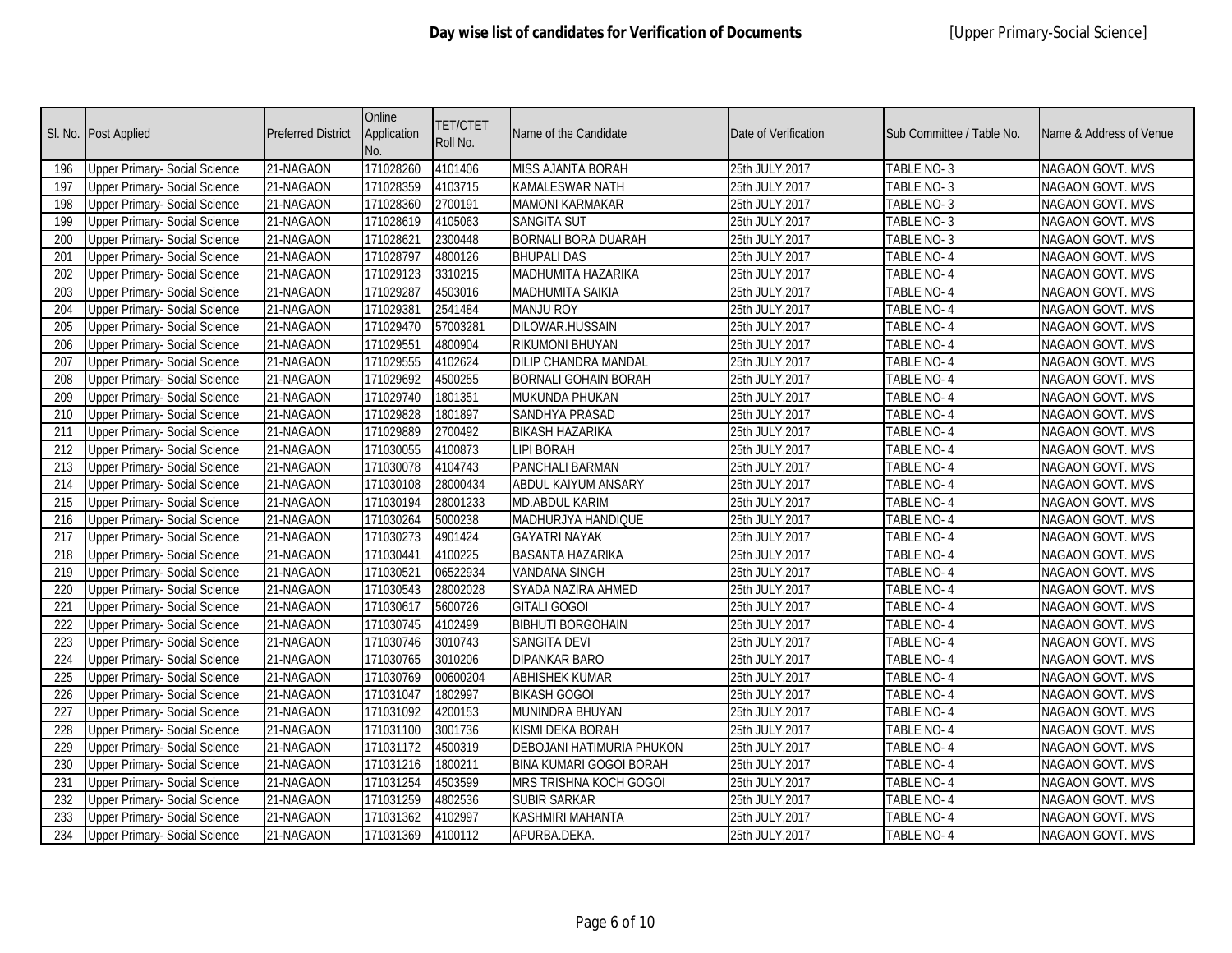|     | Sl. No. Post Applied                 | <b>Preferred District</b> | Online<br>Application<br>No. | <b>TET/CTET</b><br>Roll No. | Name of the Candidate   | Date of Verification | Sub Committee / Table No. | Name & Address of Venue |
|-----|--------------------------------------|---------------------------|------------------------------|-----------------------------|-------------------------|----------------------|---------------------------|-------------------------|
| 235 | <b>Upper Primary- Social Science</b> | 21-NAGAON                 | 171031376                    | 58005828                    | NAZUMA KHATUN           | 25th JULY, 2017      | TABLE NO-4                | NAGAON GOVT. MVS        |
| 236 | <b>Upper Primary- Social Science</b> | 21-NAGAON                 | 171031399                    | 47000800                    | <b>KHAIRUL ISLAM</b>    | 25th JULY, 2017      | TABLE NO- 4               | NAGAON GOVT. MVS        |
| 237 | <b>Upper Primary- Social Science</b> | 21-NAGAON                 | 171031486                    | 58008761                    | WASHIM AKRAM            | 25th JULY, 2017      | <b>TABLE NO-4</b>         | <b>NAGAON GOVT. MVS</b> |
| 238 | <b>Upper Primary- Social Science</b> | 21-NAGAON                 | 171031556                    | 58000184                    | ABEEDA AKTARA BEGUM     | 25th JULY, 2017      | <b>TABLE NO-4</b>         | <b>NAGAON GOVT. MVS</b> |
| 239 | <b>Upper Primary- Social Science</b> | 21-NAGAON                 | 171031615                    | 28002030                    | <b>SYED MESBAH</b>      | 25th JULY, 2017      | TABLE NO-4                | NAGAON GOVT. MVS        |
| 240 | <b>Upper Primary- Social Science</b> | 21-NAGAON                 | 171031625                    | 58001352                    | AYESHA SIDDIKA          | 25th JULY, 2017      | TABLE NO-4                | NAGAON GOVT. MVS        |
| 241 | <b>Upper Primary- Social Science</b> | 21-NAGAON                 | 171031856                    | 58007992                    | SHAMIMA KHANAM          | 25th JULY, 2017      | TABLE NO-4                | NAGAON GOVT. MVS        |
| 242 | <b>Upper Primary- Social Science</b> | 21-NAGAON                 | 171031911                    | 58002989                    | JAHANARA BEGUM          | 25th JULY, 2017      | TABLE NO-4                | NAGAON GOVT. MVS        |
| 243 | <b>Upper Primary- Social Science</b> | 21-NAGAON                 | 171031922                    | 2800242                     | <b>LIPKA BORAH</b>      | 25th JULY, 2017      | <b>TABLE NO-4</b>         | <b>NAGAON GOVT. MVS</b> |
| 244 | <b>Upper Primary- Social Science</b> | 21-NAGAON                 | 171031926                    | 4200486                     | PROSANTA KUMAR SAIKIA   | 25th JULY, 2017      | TABLE NO-4                | NAGAON GOVT. MVS        |
| 245 | <b>Upper Primary- Social Science</b> | 21-NAGAON                 | 171031987                    | 4200093                     | MADHURJYA PRAN RABIDAS  | 25th JULY, 2017      | TABLE NO-4                | NAGAON GOVT. MVS        |
| 246 | <b>Upper Primary- Social Science</b> | 21-NAGAON                 | 171032302                    | 4200486                     | PROSANTA KUMAR SAIKIA   | 25th JULY, 2017      | TABLE NO-4                | NAGAON GOVT. MVS        |
| 247 | <b>Upper Primary- Social Science</b> | 21-NAGAON                 | 171032424                    | 4105088                     | <b>SEWALI BORA</b>      | 25th JULY, 2017      | TABLE NO-4                | NAGAON GOVT. MVS        |
| 248 | <b>Upper Primary- Social Science</b> | 21-NAGAON                 | 171032530                    | 00502625                    | <b>BIVA SINGH</b>       | 25th JULY, 2017      | TABLE NO-4                | NAGAON GOVT. MVS        |
| 249 | <b>Upper Primary- Social Science</b> | 21-NAGAON                 | 171032534                    | 2400146                     | MOHENDRA GOGOI          | 25th JULY, 2017      | TABLE NO- 4               | NAGAON GOVT. MVS        |
| 250 | <b>Upper Primary- Social Science</b> | 21-NAGAON                 | 171032535                    | 4101827                     | NABA KUMAR BHUYAN       | 25th JULY, 2017      | TABLE NO-4                | NAGAON GOVT. MVS        |
| 251 | <b>Upper Primary- Social Science</b> | 21-NAGAON                 | 171032585                    | 58001808                    | <b>DIPANKAR PAUL</b>    | 25th JULY, 2017      | TABLE NO-4                | NAGAON GOVT. MVS        |
| 252 | <b>Upper Primary- Social Science</b> | 21-NAGAON                 | 171032590                    | 58004022                    | MARFUJA KHATUN          | 25th JULY, 2017      | TABLE NO-4                | NAGAON GOVT. MVS        |
| 253 | <b>Upper Primary- Social Science</b> | 21-NAGAON                 | 171032746                    | 1805023                     | RAJENDRA CHUTIA         | 25th JULY, 2017      | TABLE NO-4                | NAGAON GOVT. MVS        |
| 254 | <b>Upper Primary- Social Science</b> | 21-NAGAON                 | 171032806                    | 3040157                     | JAHURA KHATUN           | 25th JULY, 2017      | TABLE NO-4                | NAGAON GOVT. MVS        |
| 255 | <b>Upper Primary- Social Science</b> | 21-NAGAON                 | 171032829                    | 3002958                     | PADUMI GOGOI            | 25th JULY, 2017      | TABLE NO-4                | NAGAON GOVT. MVS        |
| 256 | <b>Upper Primary- Social Science</b> | 21-NAGAON                 | 171032920                    | 4100673                     | <b>JHUMA BANIK</b>      | 25th JULY, 2017      | TABLE NO-4                | NAGAON GOVT. MVS        |
| 257 | <b>Upper Primary- Social Science</b> | 21-NAGAON                 | 171032963                    | 4800541                     | MDJAMIRHUSSAIN          | 25th JULY, 2017      | TABLE NO-4                | NAGAON GOVT. MVS        |
| 258 | <b>Upper Primary- Social Science</b> | 21-NAGAON                 | 171032971                    | 4104179                     | <b>MD SAMIR ALI</b>     | 25th JULY, 2017      | TABLE NO-4                | NAGAON GOVT. MVS        |
| 259 | <b>Upper Primary- Social Science</b> | 21-NAGAON                 | 171032973                    | 4102725                     | SRI RUPAM BORA          | 25th JULY, 2017      | TABLE NO-4                | NAGAON GOVT. MVS        |
| 260 | <b>Upper Primary- Social Science</b> | 21-NAGAON                 | 171032991                    | 3006971                     | <b>DEEPSIKHA SAIKIA</b> | 25th JULY, 2017      | TABLE NO-4                | NAGAON GOVT. MVS        |
| 261 | <b>Upper Primary- Social Science</b> | 21-NAGAON                 | 171033089                    | 2600543                     | HITESWAR GOGOI          | 25th JULY, 2017      | TABLE NO-4                | NAGAON GOVT. MVS        |
| 262 | <b>Upper Primary- Social Science</b> | 21-NAGAON                 | 171033215                    | 1800647                     | JOY CHANDRA GOHAIN      | 25th JULY, 2017      | TABLE NO-4                | NAGAON GOVT. MVS        |
| 263 | <b>Upper Primary- Social Science</b> | 21-NAGAON                 | 171033242                    | 3000823                     | <b>DHARITRI DUTTA</b>   | 25th JULY, 2017      | TABLE NO-4                | NAGAON GOVT. MVS        |
| 264 | <b>Upper Primary- Social Science</b> | 21-NAGAON                 | 171033548                    | 4105662                     | PRIYANKEE SAIKIA        | 25th JULY, 2017      | TABLE NO-4                | NAGAON GOVT. MVS        |
| 265 | <b>Upper Primary- Social Science</b> | 21-NAGAON                 | 171033591                    | 4800017                     | <b>AKASHI DAS</b>       | 25th JULY, 2017      | TABLE NO-4                | NAGAON GOVT. MVS        |
| 266 | <b>Upper Primary- Social Science</b> | 21-NAGAON                 | 171033722                    | 58008686                    | <b>WAHIDA BEGUM</b>     | 25th JULY, 2017      | TABLE NO-4                | NAGAON GOVT. MVS        |
| 267 | <b>Upper Primary- Social Science</b> | 21-NAGAON                 | 171033859                    | 1800882                     | MADHUMITA MORAN GOGOI   | 25th JULY, 2017      | TABLE NO-4                | NAGAON GOVT. MVS        |
| 268 | <b>Upper Primary- Social Science</b> | 21-NAGAON                 | 171033896                    | 4102112                     | PRATIBHA BORA           | 25th JULY, 2017      | TABLE NO-4                | NAGAON GOVT. MVS        |
| 269 | <b>Upper Primary- Social Science</b> | 21-NAGAON                 | 171034098                    | 4105327                     | SRI RAJEN MUNDA         | 25th JULY, 2017      | TABLE NO-4                | NAGAON GOVT. MVS        |
| 270 | <b>Upper Primary- Social Science</b> | 21-NAGAON                 | 171034159                    | 4104944                     | RIMAMONI BHUYAN         | 25th JULY, 2017      | TABLE NO-4                | NAGAON GOVT. MVS        |
| 271 | <b>Upper Primary- Social Science</b> | 21-NAGAON                 | 171034266                    | 3540759                     | TULIKA DEKA             | 25th JULY, 2017      | TABLE NO-4                | NAGAON GOVT. MVS        |
| 272 | <b>Upper Primary- Social Science</b> | 21-NAGAON                 | 171034563                    | 4600698                     | SWAPNALI BORAH          | 25th JULY, 2017      | TABLE NO- 4               | NAGAON GOVT. MVS        |
| 273 | <b>Upper Primary- Social Science</b> | 21-NAGAON                 | 171034752                    | 58006342                    | RAHIM UDDIN LASKAR      | 25th JULY, 2017      | TABLE NO- 4               | NAGAON GOVT. MVS        |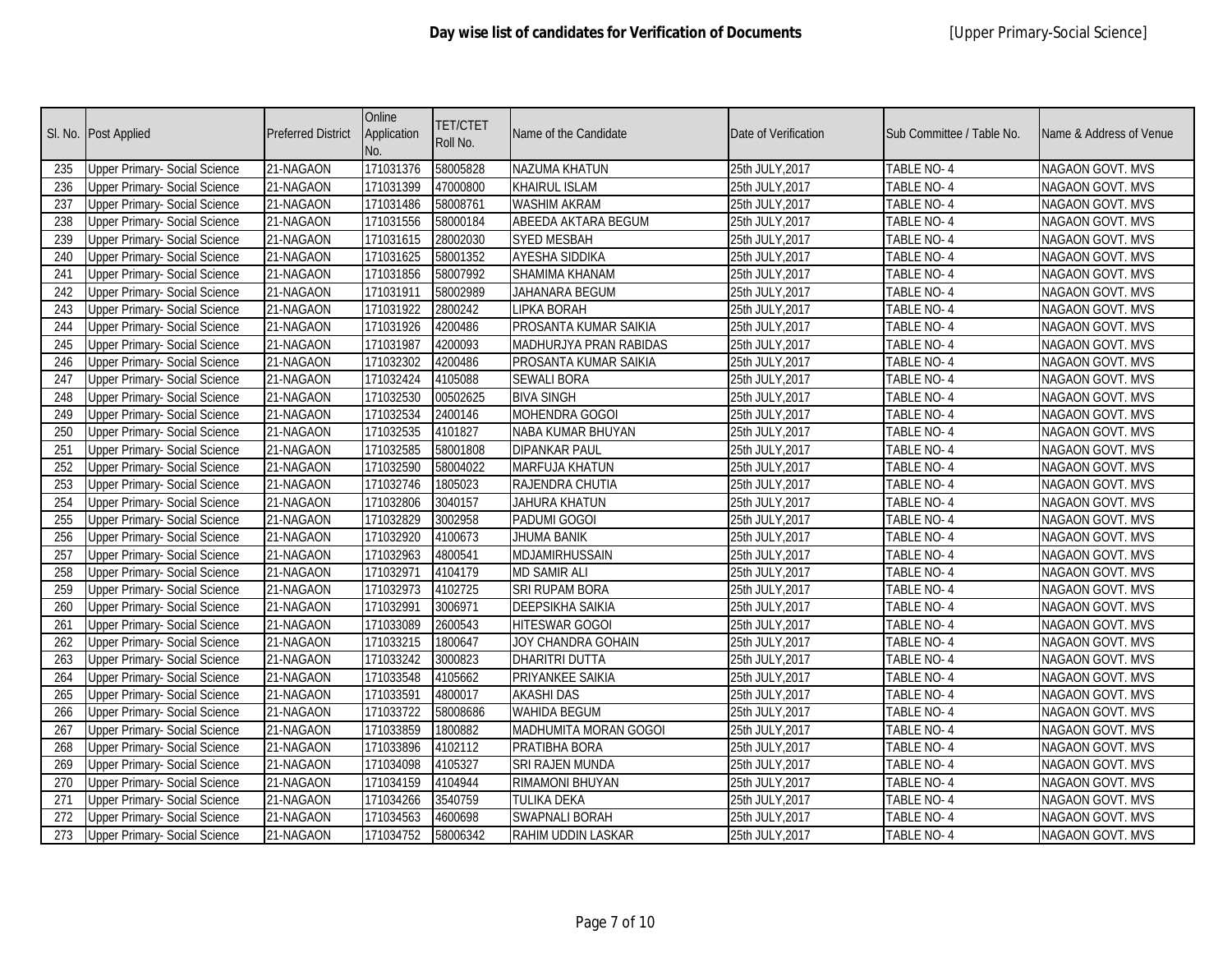|     | Sl. No. Post Applied                 | <b>Preferred District</b> | Online<br>Application<br>No. | <b>TET/CTET</b><br>Roll No. | Name of the Candidate     | Date of Verification | Sub Committee / Table No. | Name & Address of Venue |
|-----|--------------------------------------|---------------------------|------------------------------|-----------------------------|---------------------------|----------------------|---------------------------|-------------------------|
| 274 | <b>Upper Primary- Social Science</b> | 21-NAGAON                 | 171034814                    | 3550320                     | <b>GITIKA KUMAR</b>       | 25th JULY, 2017      | TABLE NO-4                | NAGAON GOVT. MVS        |
| 275 | <b>Upper Primary- Social Science</b> | 21-NAGAON                 | 171034914                    | 2800788                     | <b>BUDDHESWAR MILI</b>    | 25th JULY, 2017      | TABLE NO-4                | NAGAON GOVT. MVS        |
| 276 | <b>Upper Primary- Social Science</b> | 21-NAGAON                 | 171035220                    | 2201036                     | <b>RIJUMONI BORA</b>      | 25th JULY, 2017      | <b>TABLE NO-4</b>         | <b>NAGAON GOVT. MVS</b> |
| 277 | <b>Upper Primary- Social Science</b> | 21-NAGAON                 | 171035231                    | 58001041                    | <b>ASFIKA BEGUM</b>       | 25th JULY, 2017      | <b>TABLE NO-4</b>         | <b>NAGAON GOVT. MVS</b> |
| 278 | <b>Upper Primary- Social Science</b> | 21-NAGAON                 | 171035317                    | 3600525                     | MADHUMITA BORAH           | 25th JULY, 2017      | TABLE NO-4                | NAGAON GOVT. MVS        |
| 279 | <b>Upper Primary- Social Science</b> | 21-NAGAON                 | 171035336                    | 58004869                    | <b>MOHIDUL ISLAM</b>      | 25th JULY, 2017      | TABLE NO-4                | NAGAON GOVT. MVS        |
| 280 | <b>Upper Primary- Social Science</b> | 21-NAGAON                 | 171035404                    | 58002815                    | IMDADUL ISLAM MAZUMDAR    | 25th JULY, 2017      | TABLE NO-4                | NAGAON GOVT. MVS        |
| 281 | <b>Upper Primary- Social Science</b> | 21-NAGAON                 | 171035475                    | 4700170                     | <b>JEET BORGOHAIN</b>     | 25th JULY, 2017      | TABLE NO-4                | NAGAON GOVT. MVS        |
| 282 | <b>Upper Primary- Social Science</b> | 21-NAGAON                 | 171035478                    | 4102524                     | SHYAMAL KUMAR BORAH       | 25th JULY, 2017      | <b>TABLE NO-4</b>         | <b>NAGAON GOVT. MVS</b> |
| 283 | <b>Upper Primary- Social Science</b> | 21-NAGAON                 | 171035534                    | 27001394                    | <b>BADRUL ISLAM</b>       | 25th JULY, 2017      | TABLE NO-4                | NAGAON GOVT. MVS        |
| 284 | <b>Upper Primary- Social Science</b> | 21-NAGAON                 | 171035558                    | 2400553                     | RITAMONI DUARAH           | 25th JULY, 2017      | TABLE NO-4                | NAGAON GOVT. MVS        |
| 285 | <b>Upper Primary- Social Science</b> | 21-NAGAON                 | 171035570                    | 2160470                     | CHITRA SAIKIA             | 25th JULY, 2017      | TABLE NO-4                | NAGAON GOVT. MVS        |
| 286 | <b>Upper Primary- Social Science</b> | 21-NAGAON                 | 171035974                    | 4100650                     | JAYANTA KUMAR KONWAR      | 25th JULY, 2017      | TABLE NO-4                | NAGAON GOVT. MVS        |
| 287 | <b>Upper Primary- Social Science</b> | 21-NAGAON                 | 171036106                    | 58004607                    | MEHBUBA YEASMIN           | 25th JULY, 2017      | TABLE NO-4                | NAGAON GOVT. MVS        |
| 288 | <b>Upper Primary- Social Science</b> | 21-NAGAON                 | 171036246                    | 2801484                     | SRI RAJMANI PATIR         | 25th JULY, 2017      | TABLE NO- 4               | NAGAON GOVT. MVS        |
| 289 | <b>Upper Primary- Social Science</b> | 21-NAGAON                 | 171036308                    | 4104691                     | NILAKSHI SAIKIA           | 25th JULY, 2017      | TABLE NO-4                | NAGAON GOVT. MVS        |
| 290 | <b>Upper Primary- Social Science</b> | 21-NAGAON                 | 171036417                    | 2201245                     | <b>TULTUL BORAH</b>       | 25th JULY, 2017      | TABLE NO-4                | NAGAON GOVT. MVS        |
| 291 | <b>Upper Primary- Social Science</b> | 21-NAGAON                 | 171036426                    | 58007468                    | SAIMA SIDDIKA             | 25th JULY, 2017      | TABLE NO-4                | NAGAON GOVT. MVS        |
| 292 | <b>Upper Primary- Social Science</b> | 21-NAGAON                 | 171036485                    | 4801635                     | ANIMA KATAKI              | 25th JULY, 2017      | TABLE NO-4                | NAGAON GOVT. MVS        |
| 293 | <b>Upper Primary- Social Science</b> | 21-NAGAON                 | 171036493                    | 58003505                    | KANGKANA BORA             | 25th JULY, 2017      | TABLE NO-4                | NAGAON GOVT. MVS        |
| 294 | <b>Upper Primary- Social Science</b> | 21-NAGAON                 | 171036629                    | 4100186                     | <b>BADAR DUREZ SHAMIM</b> | 25th JULY, 2017      | TABLE NO-4                | NAGAON GOVT. MVS        |
| 295 | <b>Upper Primary- Social Science</b> | 21-NAGAON                 | 171036662                    | 4200535                     | PORAG BORA                | 25th JULY, 2017      | TABLE NO-4                | NAGAON GOVT. MVS        |
| 296 | <b>Upper Primary- Social Science</b> | 21-NAGAON                 | 171036677                    | 2601412                     | PORAG SAIKIA              | 25th JULY, 2017      | TABLE NO-4                | NAGAON GOVT. MVS        |
| 297 | <b>Upper Primary- Social Science</b> | 21-NAGAON                 | 171036801                    | 57014325                    | WAHIDA RAHMAN             | 25th JULY, 2017      | TABLE NO-4                | NAGAON GOVT. MVS        |
| 298 | <b>Upper Primary- Social Science</b> | 21-NAGAON                 | 171036912                    | 1804168                     | LINA JYOTI CHUTIA GOGOI   | 25th JULY, 2017      | TABLE NO-4                | NAGAON GOVT. MVS        |
| 299 | <b>Upper Primary- Social Science</b> | 21-NAGAON                 | 171037014                    | 3540266                     | <b>HITESWARI DEVI</b>     | 25th JULY, 2017      | TABLE NO-4                | NAGAON GOVT. MVS        |
| 300 | <b>Upper Primary- Social Science</b> | 21-NAGAON                 | 171037141                    | 4102141                     | PURNA DEBNATH             | 25th JULY, 2017      | TABLE NO-4                | NAGAON GOVT. MVS        |
| 301 | <b>Upper Primary- Social Science</b> | 21-NAGAON                 | 171037192                    | 08921099                    | <b>VINAY KUMAR BHARTI</b> | 26th JULY, 2017      | TABLE NO-1                | NAGAON GOVT. MVS        |
| 302 | <b>Upper Primary- Social Science</b> | 21-NAGAON                 | 171037214                    | 58004257                    | MD ANUWAR HUSSAIN         | 26th JULY, 2017      | TABLE NO-1                | NAGAON GOVT. MVS        |
| 303 | <b>Upper Primary- Social Science</b> | 21-NAGAON                 | 171037244                    | 58007502                    | SAKINA AL KOWSAR          | 26th JULY, 2017      | TABLE NO-1                | NAGAON GOVT. MVS        |
| 304 | <b>Upper Primary- Social Science</b> | 21-NAGAON                 | 171037302                    | 58006935                    | RUENA RAHMAN              | 26th JULY, 2017      | TABLE NO-1                | NAGAON GOVT. MVS        |
| 305 | <b>Upper Primary- Social Science</b> | 21-NAGAON                 | 171037369                    | 58002095                    | <b>FARIZA KHANAM</b>      | 26th JULY, 2017      | TABLE NO-1                | NAGAON GOVT. MVS        |
| 306 | <b>Upper Primary- Social Science</b> | 21-NAGAON                 | 171037451                    | 2601869                     | SIKHA MONI PHUKAN         | 26th JULY, 2017      | TABLE NO-1                | NAGAON GOVT. MVS        |
| 307 | <b>Upper Primary- Social Science</b> | 21-NAGAON                 | 171037528                    | 4100531                     | <b>GITA RANI NATH</b>     | 26th JULY, 2017      | TABLE NO-1                | NAGAON GOVT. MVS        |
| 308 | <b>Upper Primary- Social Science</b> | 21-NAGAON                 | 171037572                    | 58004606                    | MEHBUBA RAHMAN CHOWDHURY  | 26th JULY, 2017      | TABLE NO-1                | NAGAON GOVT. MVS        |
| 309 | <b>Upper Primary- Social Science</b> | 21-NAGAON                 | 171037633                    | 3801044                     | <b>RIJU PEGU</b>          | 26th JULY, 2017      | TABLE NO-1                | NAGAON GOVT. MVS        |
| 310 | <b>Upper Primary- Social Science</b> | 21-NAGAON                 | 171037982                    | 4100529                     | <b>GIRISANKAR GOSWAMI</b> | 26th JULY, 2017      | TABLE NO-1                | NAGAON GOVT. MVS        |
| 311 | <b>Upper Primary- Social Science</b> | 21-NAGAON                 | 171038470                    | 4200274                     | SUBASH RANJAN GOGOI       | 26th JULY, 2017      | <b>TABLE NO-</b> 1        | NAGAON GOVT. MVS        |
| 312 | <b>Upper Primary- Social Science</b> | 21-NAGAON                 | 171038573                    | 4103318                     | <b>BIJEN DAS</b>          | 26th JULY, 2017      | TABLE NO- 1               | NAGAON GOVT. MVS        |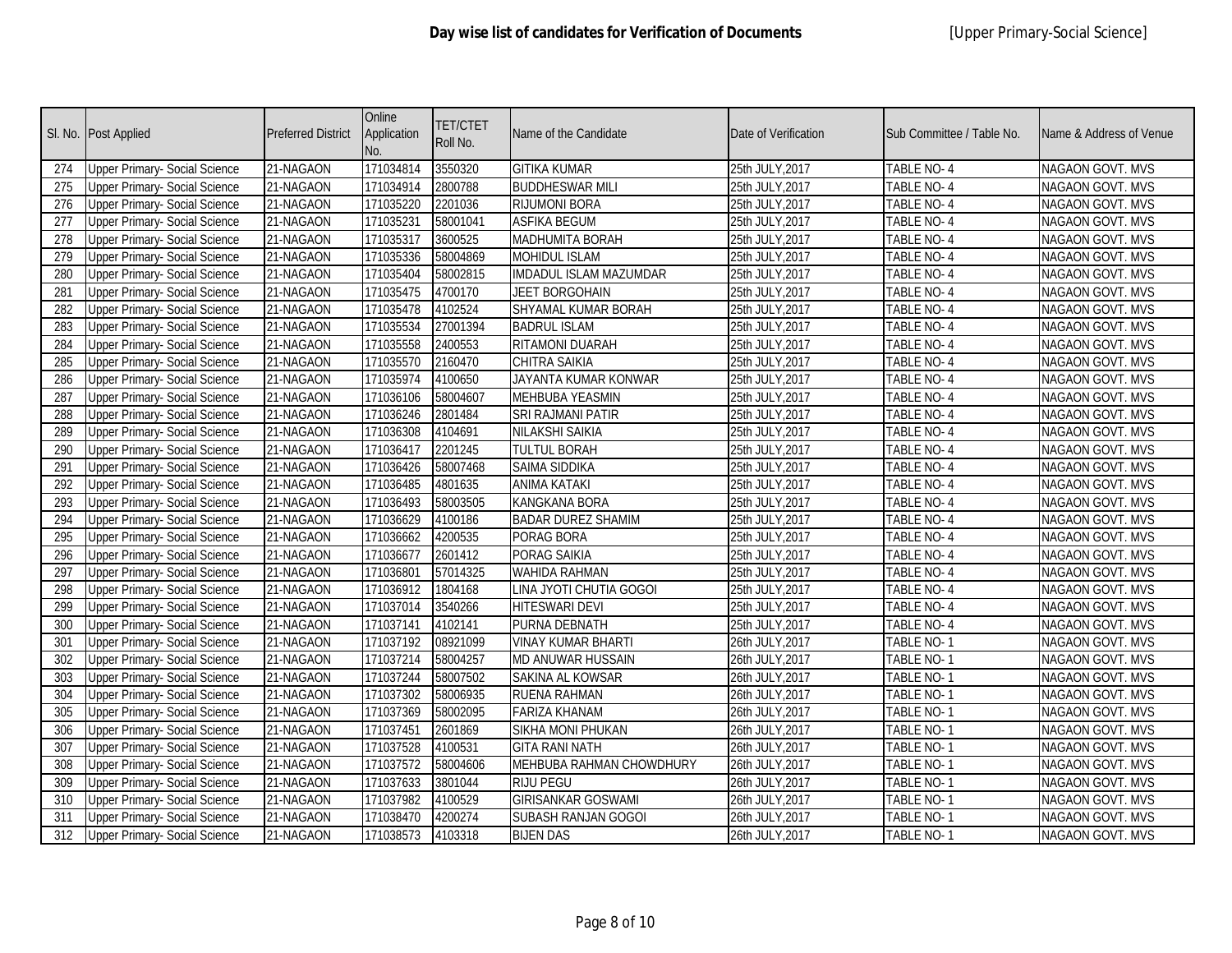|                  | Sl. No. Post Applied                 | Preferred District | Online<br>Application<br>No. | <b>TET/CTET</b><br>Roll No. | Name of the Candidate    | Date of Verification | Sub Committee / Table No. | Name & Address of Venue |
|------------------|--------------------------------------|--------------------|------------------------------|-----------------------------|--------------------------|----------------------|---------------------------|-------------------------|
| 313              | <b>Upper Primary- Social Science</b> | 21-NAGAON          | 171038750                    | 4102962                     | CHINMOY MAZUMDER         | 26th JULY, 2017      | TABLE NO-1                | NAGAON GOVT. MVS        |
| 314              | <b>Upper Primary- Social Science</b> | 21-NAGAON          | 171038826                    | 58004166                    | MAZAHARUL ISLAM          | 26th JULY, 2017      | TABLE NO-1                | NAGAON GOVT. MVS        |
| 315              | <b>Upper Primary- Social Science</b> | 21-NAGAON          | 171038884                    | 07725180                    | <b>KM RAJ SINGH</b>      | 26th JULY, 2017      | <b>TABLE NO-1</b>         | NAGAON GOVT. MVS        |
| 316              | <b>Upper Primary- Social Science</b> | 21-NAGAON          | 171039020                    | 58002603                    | <b>HELIM UDDIN AHMED</b> | 26th JULY, 2017      | <b>TABLE NO-1</b>         | NAGAON GOVT. MVS        |
| 317              | <b>Upper Primary- Social Science</b> | 21-NAGAON          | 171039061                    | 4102225                     | RASHMIMALA DEVI          | 26th JULY, 2017      | TABLE NO-1                | <b>NAGAON GOVT. MVS</b> |
| 318              | <b>Upper Primary- Social Science</b> | 21-NAGAON          | 171039069                    | 4105384                     | SRI UTTOM KUMAR SAIKIA   | 26th JULY, 2017      | <b>TABLE NO-1</b>         | NAGAON GOVT. MVS        |
| 319              | <b>Upper Primary- Social Science</b> | 21-NAGAON          | 171039129                    | 4105194                     | SRI AJOY BORAH           | 26th JULY, 2017      | TABLE NO-1                | NAGAON GOVT. MVS        |
| 320              | <b>Upper Primary- Social Science</b> | 21-NAGAON          | 171039146                    | 00501303                    | PALLABI GOGOI            | 26th JULY, 2017      | TABLE NO-1                | NAGAON GOVT. MVS        |
| $\overline{321}$ | <b>Upper Primary- Social Science</b> | 21-NAGAON          | 171039390                    | 410 4730                    | PADMA KANTA NATH         | 26th JULY, 2017      | <b>TABLE NO-1</b>         | <b>NAGAON GOVT. MVS</b> |
| 322              | <b>Upper Primary- Social Science</b> | 21-NAGAON          | 171039475                    | 4802615                     | KHIROD POUDYAL           | 26th JULY, 2017      | TABLE NO-1                | <b>NAGAON GOVT. MVS</b> |
| 323              | <b>Upper Primary- Social Science</b> | 21-NAGAON          | 171039483                    | 2700620                     | <b>HEMANTA SAIKIA</b>    | 26th JULY, 2017      | TABLE NO-1                | NAGAON GOVT. MVS        |
| 324              | <b>Upper Primary- Social Science</b> | 21-NAGAON          | 171039484                    | 4103304                     | <b>BHASKAR BORA</b>      | 26th JULY,2017       | TABLE NO-1                | NAGAON GOVT. MVS        |
| 325              | <b>Upper Primary- Social Science</b> | 21-NAGAON          | 171039529                    | 2201319                     | <b>UTTAM SUBBA</b>       | 26th JULY, 2017      | TABLE NO-1                | NAGAON GOVT. MVS        |
| 326              | <b>Upper Primary- Social Science</b> | 21-NAGAON          | 171039548                    | 58006380                    | RAIHANA KHATUN           | 26th JULY, 2017      | TABLE NO-1                | NAGAON GOVT. MVS        |
| 327              | <b>Upper Primary- Social Science</b> | 21-NAGAON          | 171039555                    | 2801094                     | MOHENDRA BHUYAN          | 26th JULY, 2017      | TABLE NO- 1               | NAGAON GOVT. MVS        |
| 328              | <b>Upper Primary- Social Science</b> | 21-NAGAON          | 171039624                    | 4300422                     | MUNMI KAKATI             | 26th JULY, 2017      | TABLE NO- 1               | NAGAON GOVT. MVS        |
| 329              | <b>Upper Primary- Social Science</b> | 21-NAGAON          | 171039672                    | 58007588                    | <b>SALMA SULTANA</b>     | 26th JULY, 2017      | TABLE NO-1                | <b>NAGAON GOVT. MVS</b> |
| 330              | <b>Upper Primary- Social Science</b> | 21-NAGAON          | 171039682                    | 2300102                     | JIT BAHADUR CHETRY       | 26th JULY, 2017      | TABLE NO-1                | NAGAON GOVT. MVS        |
| 331              | <b>Upper Primary- Social Science</b> | 21-NAGAON          | 171039695                    | 4501212                     | PARI BURAGOHAIN          | 26th JULY, 2017      | TABLE NO-1                | NAGAON GOVT. MVS        |
| 332              | Upper Primary- Social Science        | 21-NAGAON          | 171039799                    | 1804924                     | SRI BIDYUT BAKALIAL      | 26th JULY, 2017      | TABLE NO-1                | NAGAON GOVT. MVS        |
| 333              | <b>Upper Primary- Social Science</b> | 21-NAGAON          | 171039810                    | 57000849                    | <b>ALIMA BEGUM</b>       | 26th JULY, 2017      | TABLE NO-1                | NAGAON GOVT. MVS        |
| 334              | <b>Upper Primary- Social Science</b> | 21-NAGAON          | 171039820                    | 58000745                    | AMRAN.HUSSAIN            | 26th JULY, 2017      | TABLE NO-1                | NAGAON GOVT. MVS        |
| 335              | <b>Upper Primary- Social Science</b> | 21-NAGAON          | 171040038                    | 2300016                     | <b>BANAMALA BARUAH</b>   | 26th JULY, 2017      | <b>TABLE NO-1</b>         | NAGAON GOVT. MVS        |
| 336              | <b>Upper Primary- Social Science</b> | 21-NAGAON          | 171040089                    | 58004735                    | <b>MISS FAIJUN NEHAR</b> | 26th JULY, 2017      | TABLE NO-1                | NAGAON GOVT. MVS        |
| 337              | <b>Upper Primary- Social Science</b> | 21-NAGAON          | 171040126                    | 2400308                     | <b>ANTHONY LUGUN</b>     | 26th JULY, 2017      | TABLE NO-2                | NAGAON GOVT. MVS        |
| 338              | <b>Upper Primary- Social Science</b> | 21-NAGAON          | 171040357                    | 58001423                    | <b>AZIZA BEGUM</b>       | 26th JULY, 2017      | TABLE NO-2                | NAGAON GOVT. MVS        |
| 339              | <b>Upper Primary- Social Science</b> | 21-NAGAON          | 171040417                    | 4102691                     | SRI PALASH KR NATH       | 26th JULY, 2017      | TABLE NO-2                | NAGAON GOVT. MVS        |
| 340              | <b>Upper Primary- Social Science</b> | 21-NAGAON          | 171040754                    | 57004889                    | <b>IRFAN ALI</b>         | 26th JULY, 2017      | TABLE NO-2                | NAGAON GOVT. MVS        |
| 341              | <b>Upper Primary- Social Science</b> | 21-NAGAON          | 171040800                    | 2311488                     | RITA MONI DUTTA          | 26th JULY, 2017      | TABLE NO-2                | NAGAON GOVT. MVS        |
| 342              | <b>Upper Primary- Social Science</b> | 21-NAGAON          | 171040823                    | 4102199                     | RANJAN CHANDRA SHEEL     | 26th JULY, 2017      | TABLE NO-2                | NAGAON GOVT. MVS        |
| 343              | <b>Upper Primary- Social Science</b> | 21-NAGAON          | 171041191                    | 4104691                     | NILAKSHI SAIKIA          | 26th JULY,2017       | TABLE NO-2                | NAGAON GOVT. MVS        |
| 344              | <b>Upper Primary- Social Science</b> | 21-NAGAON          | 171041257                    | 58007919                    | SHAHNAZ BEGUM            | 26th JULY, 2017      | TABLE NO-2                | NAGAON GOVT. MVS        |
| 345              | <b>Upper Primary- Social Science</b> | 21-NAGAON          | 171041667                    | 58004288                    | MD. BAHARUL ISLAM        | 26th JULY,2017       | TABLE NO- 2               | NAGAON GOVT. MVS        |
| 346              | <b>Upper Primary- Social Science</b> | 21-NAGAON          | 171041703                    | 28002092                    | WAHIDA RAHMAN TALUKDAR   | 26th JULY, 2017      | TABLE NO-2                | NAGAON GOVT. MVS        |
| 347              | <b>Upper Primary- Social Science</b> | 21-NAGAON          | 171041764                    | 4102704                     | PRANJAL KUMAR SARMAH     | 26th JULY, 2017      | TABLE NO-2                | NAGAON GOVT. MVS        |
| 348              | <b>Upper Primary- Social Science</b> | 21-NAGAON          | 171041786                    | 28001186                    | <b>MAMTAZ BEGUM</b>      | 26th JULY, 2017      | TABLE NO-2                | NAGAON GOVT. MVS        |
| 349              | <b>Upper Primary- Social Science</b> | 21-NAGAON          | 171042119                    | 58002484                    | <b>HANUFA BEGUM</b>      | 26th JULY, 2017      | TABLE NO- 2               | NAGAON GOVT. MVS        |
| 350              | <b>Upper Primary- Social Science</b> | 21-NAGAON          | 171042189                    | 4802448                     | <b>SMT LALITA DEVI</b>   | 26th JULY, 2017      | TABLE NO- 2               | NAGAON GOVT. MVS        |
| 351              | <b>Upper Primary- Social Science</b> | 21-NAGAON          | 171042212                    | 28001259                    | BASHIR AHMED             | 26th JULY, 2017      | TABLE NO-2                | NAGAON GOVT. MVS        |